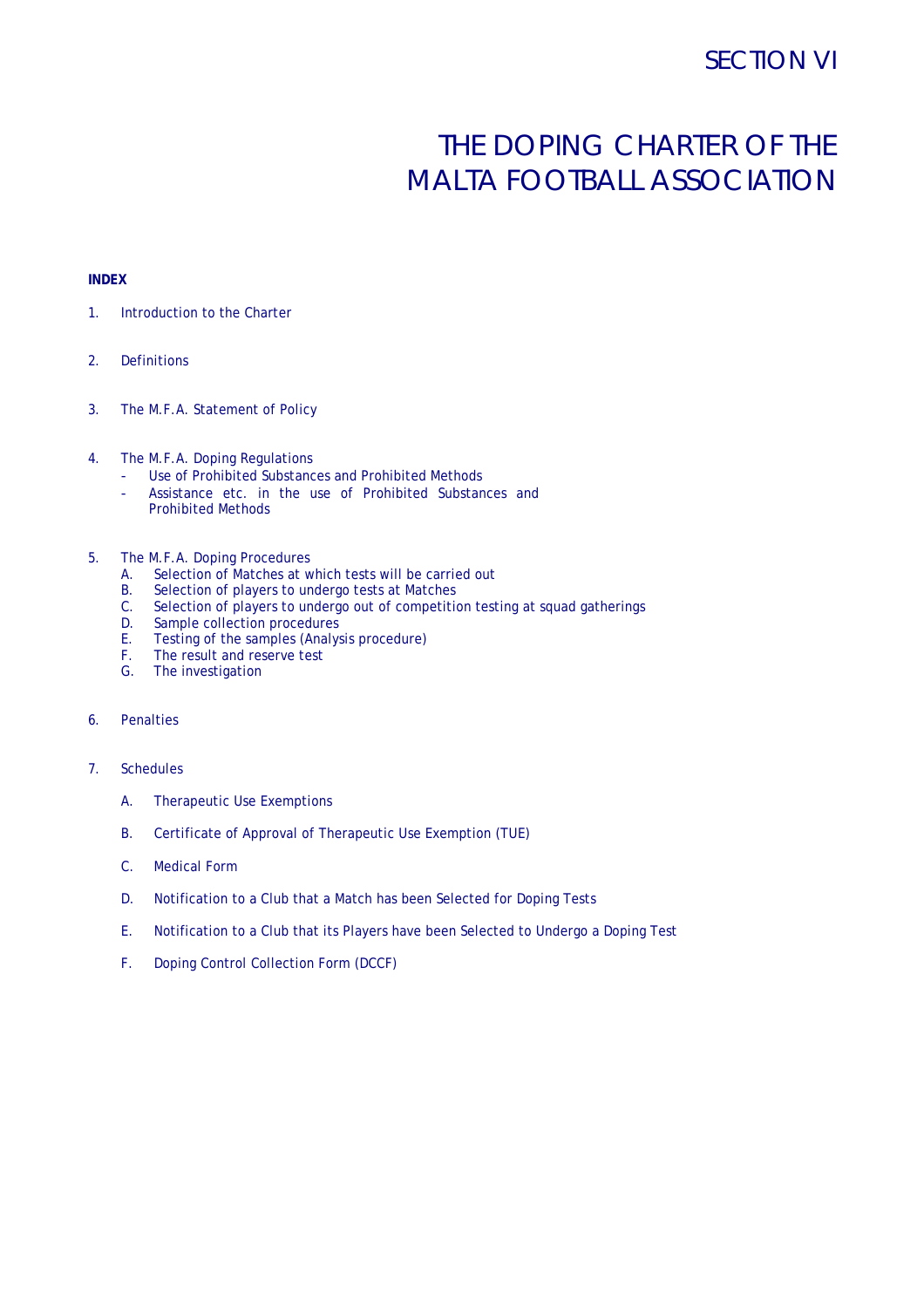#### **1. Introduction to the Charter**

Doping has become a constant preoccupation of national and international sports organisations and national governments.

The Council of the Malta Football Association has resolved to implement an anti-doping programme to ensure that players of Member Clubs and others associated with association football subject to the jurisdiction of the Malta Football Association are not involved in the use of prohibited substances and/or prohibited methods as defined in this Charter. This resolve follows also the promise of financial aid made by the Maltese Government, which is a signatory to The Anti-Doping Convention of the Council of Europe, in the testing of the samples provided by football players. Such regulation of doping practices is in accordance with the policies of F.I.F.A. and U.E.F.A. and in accordance with the recommendations laid down by the World Anti-Doping Agency (WADA).

This Charter Against Doping in Maltese football is enacted pursuant to the relevant provisions of the Competition Rules of the Association and is designed to give a concise statement of the Association's regulatory regime on doping, identifying points of paramount importance in the efforts to prevent doping practices in Maltese football, stating procedures for regulating such activities and laying out the penalties for doping offences.

#### **2. Definitions**

In this Charter, unless the context otherwise requires, the following expressions shall have the following meanings:-

| "agreed representative"              | An accredited official of a person's club, or an accredited official of<br>the recognized football body with which a person is involved, or a<br>person's parent or guardian. |
|--------------------------------------|-------------------------------------------------------------------------------------------------------------------------------------------------------------------------------|
| "adjudicating body"                  | The Control and Disciplinary Board or the Appeals Board or the<br>Independent Arbitration Tribunal, as the case may be                                                        |
| "Appeals Board"                      | The Appeals Board of the Association established by the M.F.A.<br><b>Statute</b>                                                                                              |
| "the rules"                          | The rules and regulations of the Malta Football Association.                                                                                                                  |
| "assisting person"                   | A person assisting or inciting any player to use a prohibited substance<br>or prohibited method.                                                                              |
| "the Association"                    | The Malta Football Association.                                                                                                                                               |
| "association football"               | Any football played under the jurisdiction of F.I.F.A. and in<br>accordance with the Laws of the Game as determined by the<br>International Football Association Board.       |
| "the Charter"                        | The M.F.A. Charter Against Doping in Maltese football as amended by<br>the Council of the Association from time to time.                                                      |
| "the Control and Disciplinary Board" | The Control and Disciplinary Board of the Association established by<br>the M.F.A. Statute.                                                                                   |
| "the Executive Committee"            | The Executive Committee of the Association established by the<br>M.F.A. Statute.                                                                                              |
| "the Council"                        | The Council of the Association established by the M.F.A. Statute.                                                                                                             |
| "DCCF"                               | Doping Control Collection Form.                                                                                                                                               |
| "doping"                             | The taking of any prohibited substance.                                                                                                                                       |
| "doping methods"                     | The use of any prohibited method.                                                                                                                                             |
| "Doping Official"                    | The General Secretary of the Association and/or any other person or<br>persons appointed by him with authority to request a sample from a<br>player.                          |
| "F.I.F.A."                           | Fédération Internationale de Football Association.                                                                                                                            |
| " $10C$ "                            | The International Olympic Committee.                                                                                                                                          |
| "Independenet Arbitraton Tribunal"   | The Independent Arbitration Tribunal established by the M.F.A.<br><b>Statute</b>                                                                                              |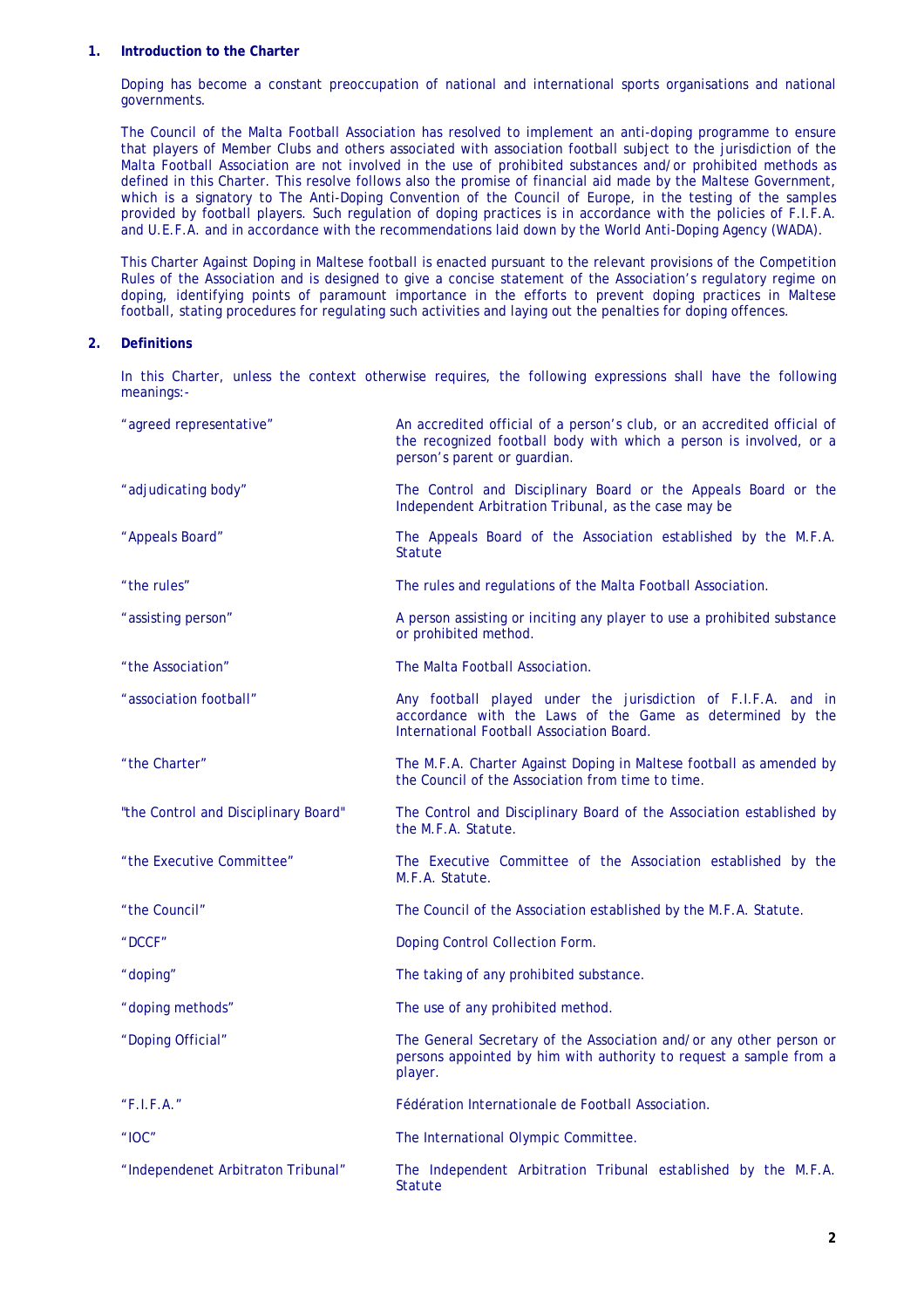| " $SO"$                                         | Sampling Officer, being a medical office the Association appointed<br>for the purposes of administering the sample collection procedures<br>and ensuring the transfer of the sample by means of a secure chain of<br>custody to a WADA accredited laboratory.                                                                                                   |
|-------------------------------------------------|-----------------------------------------------------------------------------------------------------------------------------------------------------------------------------------------------------------------------------------------------------------------------------------------------------------------------------------------------------------------|
| "life suspension"                               | Permanent preclusion from taking any part whatsoever in association<br>football.                                                                                                                                                                                                                                                                                |
| "match"                                         | A competitive football match played under the jurisdiction of the<br>Association.                                                                                                                                                                                                                                                                               |
| "The $M.F.A.$ "                                 | The Malta Football Association.                                                                                                                                                                                                                                                                                                                                 |
| "the Medical Committee"                         | The Medical Committee of the Association as nominated by the<br>Council.                                                                                                                                                                                                                                                                                        |
| "negative result"                               | A report from a WADA accredited laboratory indicating that the use<br>of a prohibited substance or prohibited method has not been<br>detected in the tested player by virtue of the test or the reserve<br>test.                                                                                                                                                |
| "positive result"                               | A report from a WADA accredited laboratory indicating that the use<br>of a prohibited substance or prohibited method has been detected in<br>the tested player by virtue of the test or the reserve test;                                                                                                                                                       |
| "prohibited substances and methods"             | Prohibited substances and methods comprise everything on the<br>Prohibited List published by WADA from time to time. The Prohibited<br>List is available on WADA's website at www.wada-amg.org. The MFA<br>will notify its Member Clubs and Member Associations of any<br>amendments to the Prohibited List in due time by means of a circular<br>letter.       |
| "the reserve test"                              | A further test to be carried out on the sample taken from the tested<br>player by an SO for the detection of the use of a prohibited substance<br>or prohibited method in accordance with the same procedures used<br>in the test.                                                                                                                              |
| "sample"                                        | A sample of urine to be provided by a player for the purposes of the<br>test and the reserve test.                                                                                                                                                                                                                                                              |
| "suspension from association football"          | Temporary preclusion from taking any part whatsoever in association<br>football.                                                                                                                                                                                                                                                                                |
| "the test"                                      | A test to be carried out on a sample which has been collected from a<br>player by a SO by means of testing the sample as appropriate in a<br>laboratory and in accordance with the Charter and techniques<br>approved by the Malta Football Association from time to time, for the<br>detection of the use of a prohibited substance or a prohibited<br>method. |
| "tested player"                                 | A player on whom the test was carried out.                                                                                                                                                                                                                                                                                                                      |
| "therapeutic use exemption (TUE)"               | An exemption may be granted to a player in accordance with the<br>criteria established in Schedule A - Therapeutic Use Exemptions. Such<br>approval shall be granted by means of a certificate established in<br>Schedule B - Certificate of Approval for Therapeutic Use Exemption<br>$(TUE)$ .                                                                |
| "therapeutic use exemption committee<br>(TUEC)" | The MFA Committee responsible for examining applications and for<br>granting or denying a Therapeutic Use Exemption (TUE) to a player                                                                                                                                                                                                                           |
| "U.E.F.A"                                       | Union of European Football Association;                                                                                                                                                                                                                                                                                                                         |
| "WADA"                                          | <b>World Anti-Doping Agency</b>                                                                                                                                                                                                                                                                                                                                 |

Unless the context otherwise requires words referring to the singular only shall include the plural and vice versa, words importing any gender shall include all genders and words importing natural persons shall include legal persons.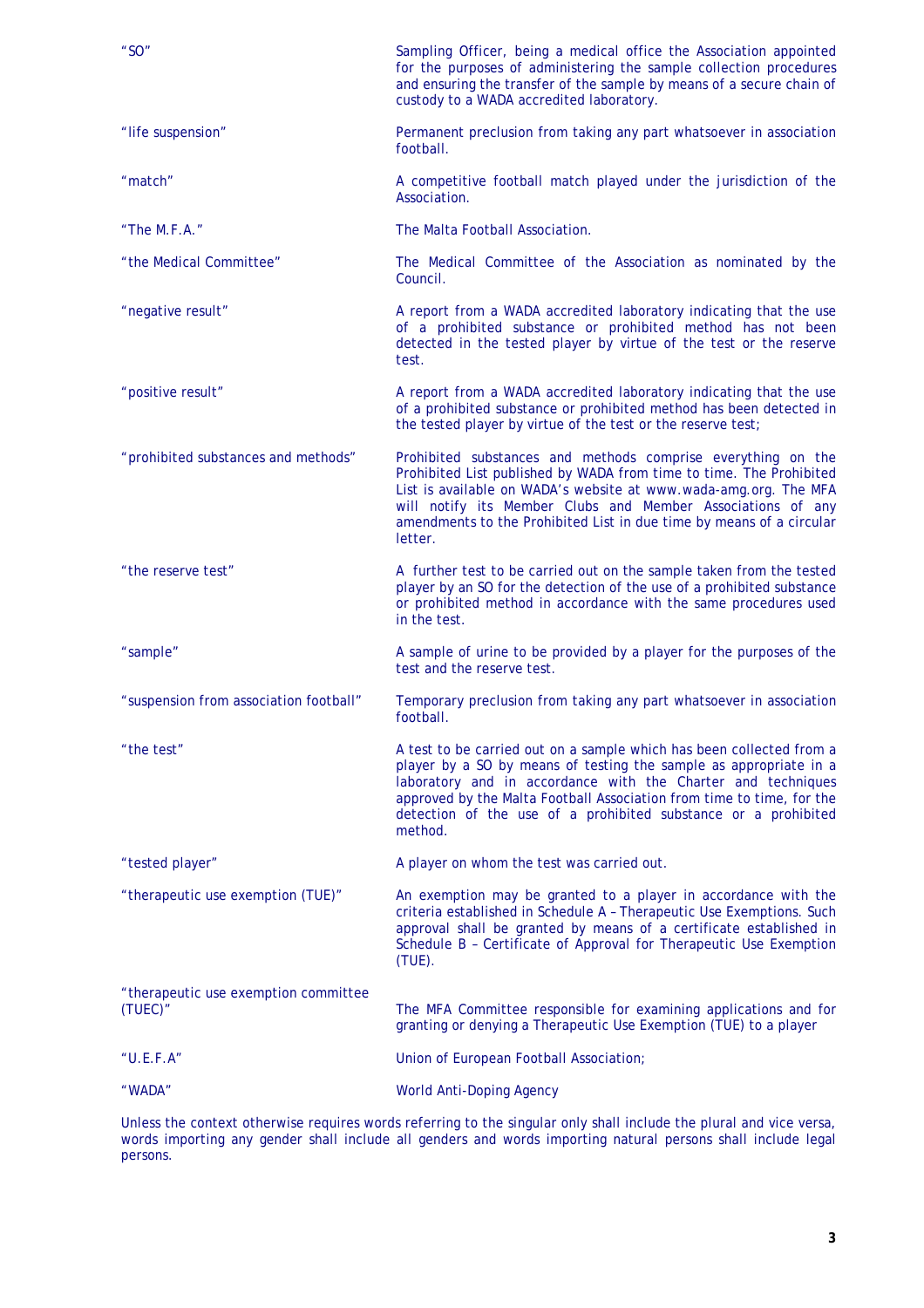#### **3. The M.F.A. Statement of Policy**

The Association believes in the principles of natural fitness and fair play in all aspects of association football. The Association condemns the use of doping or doping methods by participants to enhance performance as being contrary to these fundamental principles.

The fundamental aims of the Association's Charter are: to uphold and preserve the ethics of sport; to safeguard the physical health and mental integrity of football players; to ensure that all competitors have an equal chance; and to ensure that the results of matches in the competitions organised by the Association are a fair reflection of the strength of the contenders.

Thus no recognized football body, club, official, player, referee, trainer, coach, manager, physiotherapist, doctor or any other person subject to the jurisdiction of the Association should engage in, facilitate or instigate doping or doping methods.

Therefore any player participating in association football may at any time be subject to a doping test. If a test for drugs is found to be positive, subject to the rules established in this Charter, the player, his Club and/or his team and other persons subject to the jurisdiction of the Association who were knowingly involved in assisting or inciting such practices and/or in the evasion of the provisions of this Charter contrary to the provisions of this Charter will be liable to severe disciplinary action as established in the relevant provisions of this Charter.

The Association may in its discretion report a case of doping which comes to its knowledge to the Commissioner of Police for any criminal action which he may deem fit to take. In so doing, the Association shall provide the Commissioner of Police with all the evidence it may have in its possession. Furthermore, the M.F.A. shall report to F.I.F.A. each and every case of a player who tests positive for a prohibited substance or prohibited method whilst giving it all the relevant details.

In order that the M.F.A. may carry out properly all its rights and duties as specified in this Charter, every person registered as a player of the Malta Football Association and any other person subject to the jurisdiction of the Association is deemed for all intents and purposes of Maltese law, particularly the Data Protection Act (Chapter 440 of the Laws of Malta), to have waived his right to confidentiality in his personal and private affairs as he may be entitled to under Maltese law and exempts the Association, its officers, officials, Council Members, members of M.F.A. Committees and any other person in the employ of the Association and/or who carries out a function on behalf of the Association, including the officials and the members of the Management Committee of Member Clubs and any other person performing a function on behalf of Member Clubs in accordance with the provisions of this Charter, from any liability whatsoever in the proper exercise by them of the rights and duties under the provisions of this Charter. Furthermore, any player and any other person concerned, unconditionally gives the Association the right to keep and store any information obtained from a doping test and/or any other information related to any exemption given under this Charter in any manner in which it may deem fit and proper and authorises the Association to share any such information with the Commissioner of Police and F.I.F.A. and to divulge publicly the results of any doping test or any investigation carried out under the provisions of this Charter.

**4. The M.F.A. Doping Regulations** 

#### **Use of Prohibited Substance and Prohibited Methods**

- 1.1. No player shall use or attempt to use or take advantage or attempt to take advantage of a prohibited substance or a prohibited method. It is each player's duty to ensure that no prohibited substance enters his body. Accordingly, it is not necessary that intent, fault or negligence or knowing use on the player's part be demonstrated in order to establish an anti-doping rule violation for use of a prohibited substance or prohibited method.
- 1.2. No player shall tamper or attempt to tamper with any part of doping control or do anything or attempt to do anything intended to avoid any of the other provisions of this Charter contrary to the provisions of this Charter.
- 1.3. The success or failure of a prohibited substance or prohibited method is not material. It is sufficient that the prohibited substance or prohibited method was used or intended to be used for an offence to be committed. Furthermore, possession by a player in competition of any prohibited method or any prohibited substance, or possession by a player out-of-competition of any prohibited method or any prohibited substance which is prohibited out of competition constitutes an anti-doping violation unless the player establishes that the possession is in pursuant to a Therapeutic Use Exemption granted in accordance with these regulations or other acceptable justification.
- 2.1 Should a player admit to having used or taken advantage of prohibited substance or prohibited method at any time and there is enough proof so as to corroborate such a statement, then the Control and Disciplinary Board of the Association may impose such penalty as is provided for in this Charter.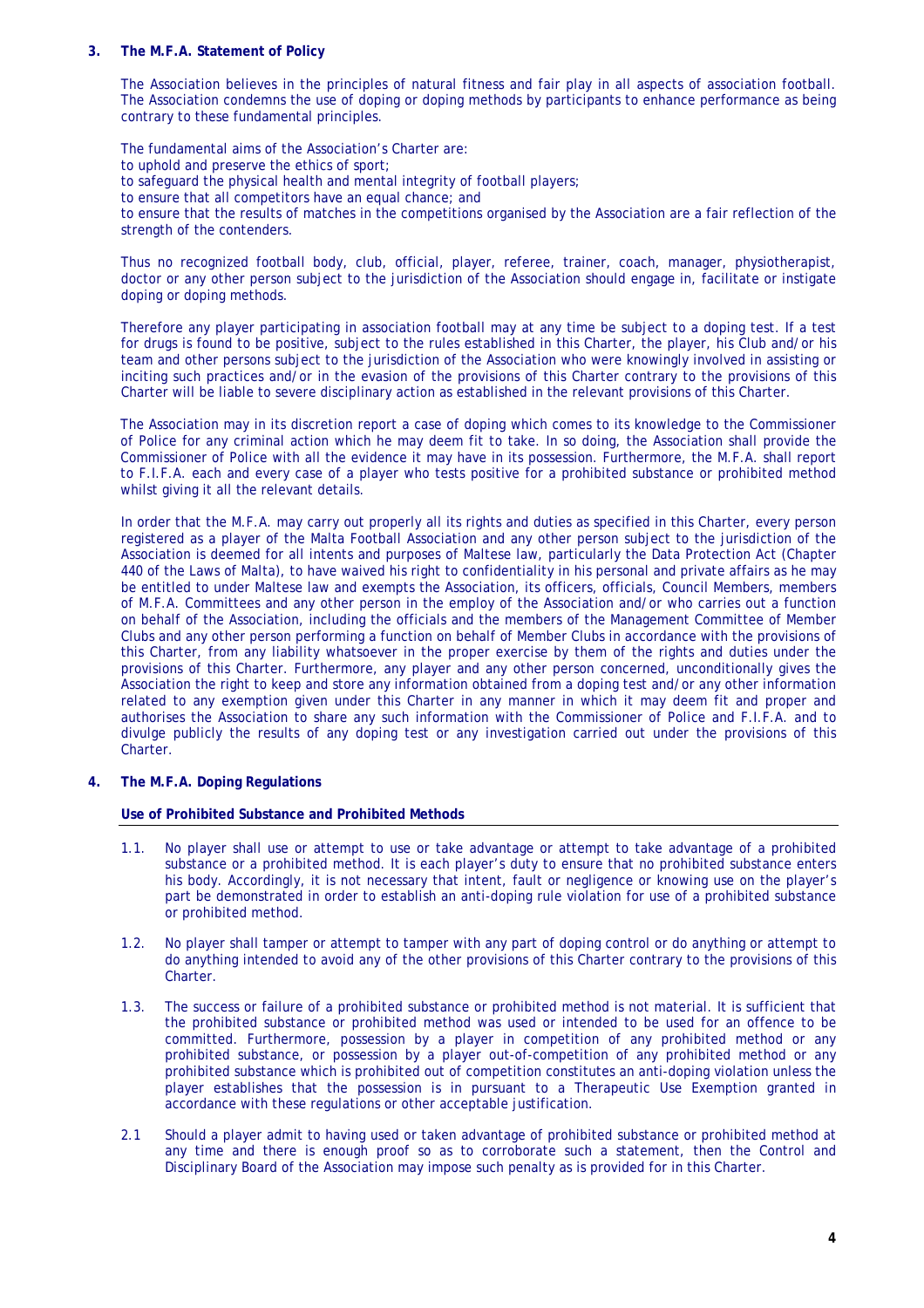- 2.2 In the case that a player tampers or attempts to tamper with any part of doping control or otherwise does anything or attempts to do anything intended to avoid any of the other provisions of this Charter contrary to the provisions of this Charter, the Control and Disciplinary Board of the Association may impose such penalty as is provided for in this Charter.
- 3.1. The Doping Official may request a player to provide a sample at any match or squad gathering of players.
- 3.2. A player so requested at a match shall provide a sample after the end of the match or as soon as practicable after in accordance with the procedures established in this Charter for the giving of samples.
- 3.3. A player so requested at a squad gathering of players shall provide a sample after the end of the squad gathering or as soon as practicable thereafter as in accordance with the procedures established in this Charter for the giving of samples.
- 3.4. The procedures established in this Charter shall in all respects be followed in relation to the giving of samples.
- 3.5. Each player who has provided a sample shall allow that sample to be submitted to the test and every Club shall permit any or all of its players to submit a sample when requested.
- 4. Notwithstanding Regulation 3 above, no player under the age of 16 shall be requested to provide a sample without the consent of one of the player's parents or that player's legal guardian.
- 5. Any player who refuses to provide a sample or refuses to permit that sample to be submitted to the test or, where appropriate, whose parent or legal guardian refuses to consent to a request being made to that player to provide a sample or whose parent or guardian refuses to permit that sample to be submitted to the test, shall be deemed to have failed the test and shall be in breach of Regulation 1.
- 6. The samples will be sent to a WADA accredited laboratory by means of a secure chain of custody as may be decided by the Executive Committee and this as soon as possible after collection. The choice of the laboratory shall be made by the Executive Committee.
- 7. In cases where a negative result is received, such a finding shall be notified to the Executive Committee and no further action shall be taken except that the tested player and his Club shall be informed. However, The Executive Committee shall be entitled to issue a public statement advising that the tested player had been found not to be in breach of Regulation 1.
- 8.1 If a positive result is received such finding shall be notified to the Executive Committee by the General Secretary.
- 8.2 When the Executive Committee is informed by the General Secretary that a positive result has been received, it shall temporarily suspend the player from all football activities even in the case that the player and/or the Club concerned may intimate or may have already intimated that a reserve test will be required to be conducted. However, if the Executive Committee is of the opinion that such positive result will not lead to sanctions, it shall not temporarily suspend the player.
- 8.3 In the case of a temporary suspension, this shall take effect on the Tuesday of the week immediately following that during which the Executive Committee decides to impose such suspension and shall continue in force either until such temporary suspension is revoked by the Executive Committee or until the player is definitely cleared of any wrong doing. In the case that such temporary suspension is followed by a definite suspension, such suspension, including a life suspension, shall continue until the expiry of such a definite suspension or the removal of such suspension, as the case may be.
- 8.4 Any temporary suspension imposed in virtue of clause 8.2 above shall be taken into consideration in the case that the player is eventually punished with a definite suspension.
- 8.5 When a temporary suspension is inflicted on a player in virtue of clause 8.2 above, the player and/or his Club may, during the period of the temporary suspension, ask the Executive Committee to review the case with a request for the uplifting of the temporary suspension. In such a case, the Executive Committee shall refer the matter to the Medical Committee for its opinion as to whether, notwithstanding the positive result, a breach of Regulation 1 had occurred.
- 8.6 After reviewing the case, the Executive Committee shall lift such temporary suspension from such date as the Executive Committee may decide if the Medical Committee informs it in writing or expresses a serious doubt in writing that even if such a positive result would stand or is confirmed, such result will probably not lead to a breach of Regulation 1.
- 8.7 When a positive result is received, the General Secretary of the Association shall also notify the tested player and his Club and shall advise them that they may have a reserve test carried out at their expense by informing him of such request in writing within seven (7) days of such notification and by depositing with him, together with such written request, such amount as he himself would have established to cover the expenses connected with the carrying out of the reserve test. Such a written request, if not accompanied with the requested amount and/or is made outside the time-limit herein mentioned will render such request null and void.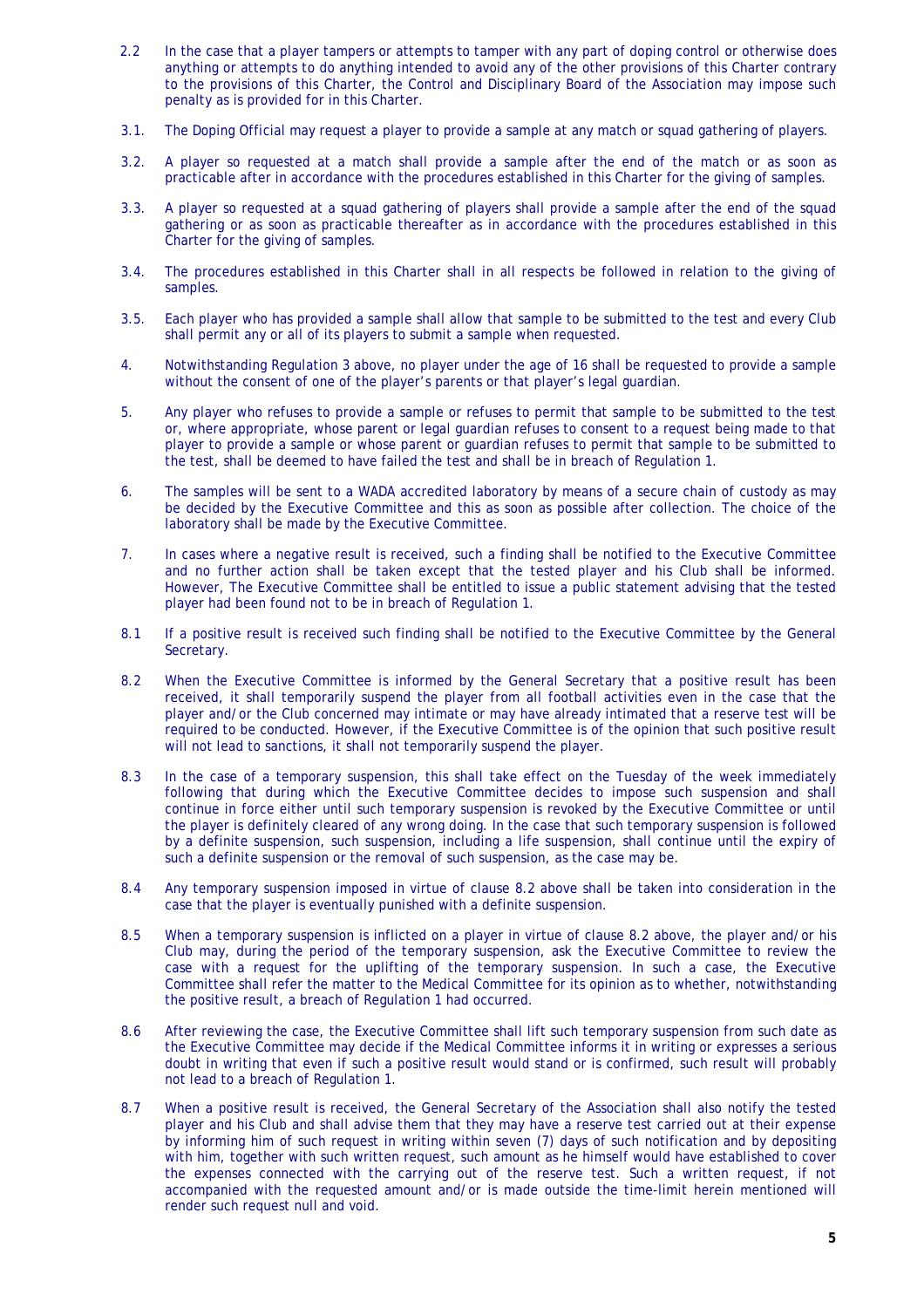- 9.1 If the tested player and/or his Club lodges a request to have a reserve test carried out and deposits the required amount within seven (7) days of being notified of the original positive result, the General Secretary of the Association shall arrange for the reserve test to be conducted as soon as possible after the request.
- 9.2. The tested player and/or his Club shall have the right to be present or be represented at the reserve test together with any other agreed representative whom the player and/or his Club may have requested to attend in accordance with the provisions of this Charter. The expenses incurred by the player and/or his Club in this regard shall be borne by the player and/or his Club and shall not be refunded even if the result of the reserve test is negative.
- 9.3. Failure to attend the reserve test by the tested player and/or his Club and/or his/their agreed representative shall in no way invalidate the reserve test.
- 9.4. The Executive Committee shall be notified by the General Secretary of the result of the reserve test as soon as possible after it is known.
- 10.1. If a negative result is received on the reserve test then no further action shall be taken except that any temporary suspension shall be immediately lifted and both the tested player and his Club shall be informed. However, the Executive Committee shall thereafter be entitled to make a public statement to the effect that in relation to the tested player a positive result was received on the test, a negative result was received on the reserve test and that no further action has been taken.
- 10.2. In such a case, The M.F.A. shall refund to the tested player and/or his Club, as the case may be, the amount deposited with the General Secretary of the Association together with the written request to carry out the reserve test.
- 11.1. If a positive result on the test is received and no request to carry out a reserve test has been received, or if a valid request to carry out a reserve test has been received and as a result of this test another positive result is received, the General Secretary of the Association shall inform the Executive Committee and shall refer the matter to the Medical Committee to carry out such investigation as it deems necessary to establish whether a breach of Regulation 1 has occurred.
- 11.2. Without prejudice to the generality of the foregoing, for the purposes of this investigation, the tested player and/or the Club shall be entitled to make representations in relation to the circumstances leading to the positive result and lead the evidence of experts in the interpretation of the test, and if carried out, of the reserve test.
- 11.3. The Medical Committee shall submit a written report of the findings of the investigation, which shall include an opinion as to whether a breach of Regulation 1 had occurred, to the Executive Committee.
- 11.4. The Executive Committee shall act on the findings of the Medical Committee's investigation and if the investigation indicates that a breach of these regulations has occurred it shall refer the matter to the Control and Disciplinary Board of the Association.
- 11.5. The presence of a prohibited substance and/or the use of a prohibited method according to these regulations and resulting from the findings of the laboratory shall constitute prima facie evidence of an act of doping in breach of Regulation 1. It is up to the player and/or the other parties concerned to produce evidence proving the contrary, that is that breach of Regulation 1 was not caused intentionally or negligently. Therefore, sufficient proof of an anti-doping violation is established by either of the following: presence of a prohibited substance or its metabolites or markers in the player's A sample where the player waives analysis of the B sample and the B sample is not analysed; or, where the player's B sample is analysed and the analysis of the player's B sample confirms the presence of the prohibited substance or its metabolites or markers found in the player's A sample.
- 11.6. If the Control and Disciplinary Board, on the basis of the report of the Medical Committee, and after having given the possibility to the player and/or his representative and the Club of the Player to make their representations, concludes that a breach of Regulation 1 had occurred, it shall impose a penalty on the tested player and on his team and/or Club, but in so far as the Club is concerned, only in the case that the test was carried out in connection with a competitive match, and in so far as the team is concerned, only if the tested player had taken part in the match and, in so far as the result of the match of the team is concerned, only if the conditions mentioned in the relative provisions of this Charter for punishing the team concur.
- 11.7. If the Control and Disciplinary Committee, on the basis of the report of the Medical Committee, and after having given the possibility to the player and/or his representative and the Club of the Player to make their representations, concludes that no breach of Regulation 1 had occurred, it shall immediately lift any temporary suspension imposed on the player.
- 11.8. In case that a penalty has been imposed on the player and/or the team and/or the Club, both the tested player and the Club may appeal to the Appeals Board of the Association. Appeals are regulated by the relative provisions of the Appeals Board found in the Association's Statute. Pending the appeal procedure, any sanction imposed on the player shall remain in effect but any sanction imposed on the team and/or Club shall be held in abeyance until the decision of the Appeals Board. The decision of the Appeals Board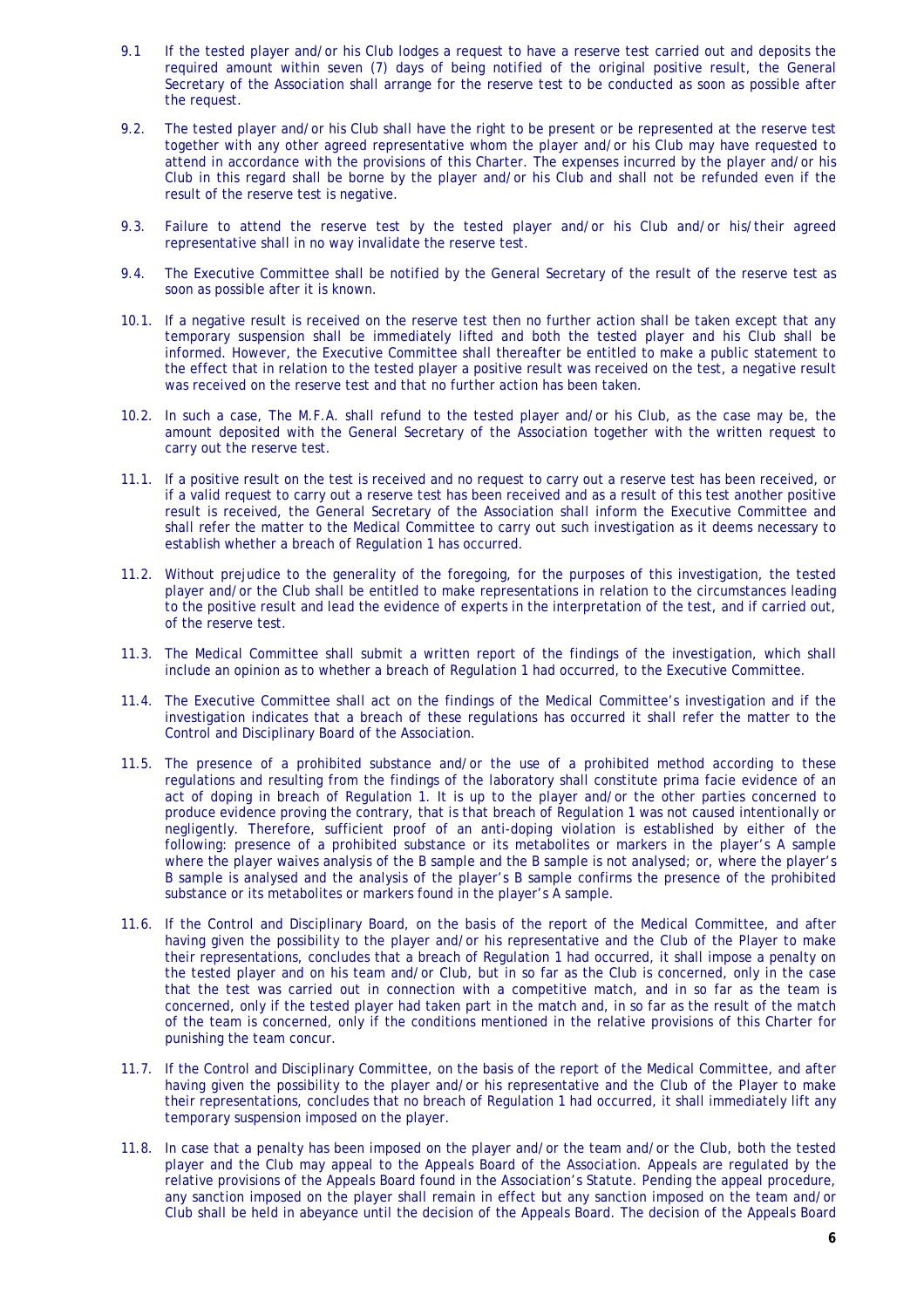on any such appeal shall be final and binding on all those concerned unless a reference to the Independent Arbitration Tribunal established under the Association's Statute has been made. In the latter case the decision of the Independent Arbitration Tribunal shall be final and binding.

11.9. If no appeal has been made, the Executive Committee shall thereafter be entitled to make a public statement advising that the investigated player and, in the appropriate case, his Team and/or Club, have been found guilty of an offence against this Charter and of any penalty imposed. If an appeal has been made, after such appeal has been decided, the Council shall be entitled to make a public statement informing whether such an appeal had been rejected or upheld and, in the latter case, the grounds on which such an appeal was upheld and this notwithstanding that a reference to the Independent Arbitration Board could be made or had already been made.

#### **Assistance etc. in the use of prohibited substances and prohibited methods**

- 12. No recognized football body, club, official, coach, doctor, physiotherapist, masseur, player, referee, or any other person subject to the jurisdiction of the Association shall assist or incite in any manner whatsoever any player to make use of or to take advantage of any prohibited substance and/or a prohibited method and/or administers or attempts to administer a prohibited substance to a player and/or involves himself in the use by a player of a prohibited method and/or knowingly involves himself in any manner whatsoever in the evasion or attempted evasion by a player of any of the other provisions of this Charter contrary to the provisions of this Charter. In the latter case, such person shall also be deemed to be an assisting person.
- 13.1. If there is reason to consider that a breach of Regulation 12 may have taken place, except in the case of a person who knowingly involves himself in any manner whatsoever in the evasion or attempted evasion by a player of the provisions of this Charter contrary to the provisions of this Charter, the Executive Committee shall refer the matter to the Medical Committee to carry out such investigations as it deem necessary to establish whether or not a breach of Regulation 12 had occurred. In the case of a person who knowingly involves himself in any manner whatsoever in the evasion or attempted evasion by a player of the provisions of this Charter contrary to the provisions of this Charter, the Executive Committee shall refer the matter to the Control and Disciplinary Board to deal with the case in accordance with the provisions of this Charter and the other rules and regulations of the Association.
- 13.2. Without prejudice to the generality of the foregoing, for the purposes of such an investigation, the alleged assisting person shall be entitled, along with his agreed representative, to make representations in relation to the circumstances surrounding the alleged assistance or incitement and lead evidence in relation to the alleged assistance or incitement.
- 13.3. The Medical Committee shall report in writing the findings of such an investigation, including its opinion as to whether a breach of regulation 12 had occurred, to the Executive Committee.
- 14. The Executive Committee shall act on the findings of the Medical Committee's investigation and if the investigation indicates that a breach of these regulations has occurred it shall refer the matter to the Control and Disciplinary Board of the Association to deal with the case in accordance with the provisions of this Charter and the other rules and regulations of the Association.
- 15.1. If the Control and Disciplinary Board, after having given the opportunity to the alleged assisting person and/or his representative to make their submissions, concludes that a breach of Regulation 12 had not occurred, such a finding shall be notified to the person involved and no further action will be taken. However, the Executive Committee shall thereafter be entitled to issue a public statement advising that the investigated person had been found not to be in breach of Regulation 12.
- 15.2. If the Control and Disciplinary Board, after having given the opportunity to the alleged assisting person and/or his representative to make their submissions, concludes that a breach of Regulation 12 had occurred, it may impose such penalty as is provided for in this Charter and shall advise the assisting person of the penalty imposed on him.
- 15.3. If an assisting person who is found guilty is a member of a Club's Management Committee or a coach or a medical doctor or a physiotherapist or a masseur of a Club with which the assisted player is registered or on loan, or such assisting person has any other official or *de facto* function with the Club with which the assisted player is registered or on loan, such Club shall be deemed to be guilty of an offence against this Charter and a penalty may be imposed on such Club. But before any such penalty is imposed, the Club shall be given the opportunity to make submissions in its defence only with regards to the penalty.
- 15.4. Both the assisting person and/or the Club may appeal to the Appeals Board of the Association. Appeals are regulated by the relative provisions of the Appeals Board found in the Association's Statute. Pending the appeal procedure, any sanction imposed on an individual shall remain in effect. However, any sanction imposed on a Club shall be held in abeyance until the decision of the Appeals Board. The decision of the Appeals Board on any such appeal shall be final and binding on all those concerned unless a reference to the Independent Arbitration Tribunal established under the Association's Statute has been made. In the latter case the decision of the Independent Arbitration Tribunal shall be final and binding.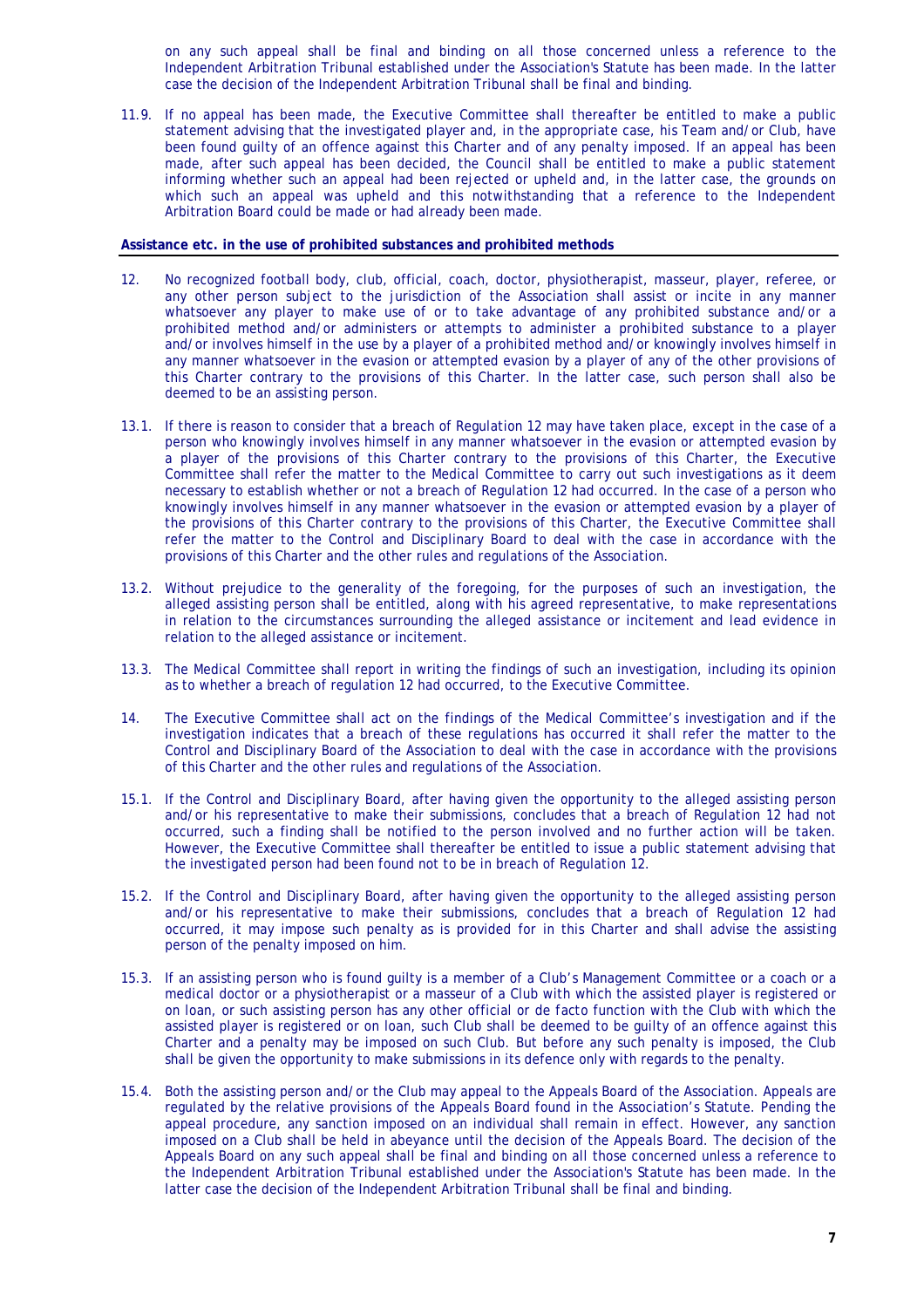- 15.5. If no appeal has been made, the Executive Committee shall thereafter be entitled to make a public statement advising that the investigated person and, in the appropriate case, his Club, have been found guilty of an offence against this Charter and of any penalty imposed. If an appeal has been made, after such appeal has been decided, the Council shall be entitled to make a public statement informing whether such an appeal has been rejected or upheld and, in the latter case, the grounds on which such an appeal was upheld and this notwithstanding that a reference to the Independent Arbitration Board could be made or had been made.
- 16. In the event of any conflict between Regulation 1 to 15 and any other provision contained within this Charter (other than those provision relating to "Definitions" of terms), Regulations 1 to 15 shall prevail.

#### **5. The M.F.A. doping procedures**

#### **A. Selection of matches at which tests will be carried out**

- 1. Testing may be carried out at any competitive match in a competition organised by the Association.
- 2. Any match at which a test is to be carried out shall be selected at random by the Doping Official. Only the President of the Association, the General Secretary of the Association if he is not the Doping Official, and the selected SO shall be informed of the selection before the time prescribed in clauses 4 and 5 hereunder.
- 3.1. In the case of competitive matches of the first teams of Member Clubs, the Club Medical Doctor or another responsible official of each team shall fill a form (Schedule C) indicating any medication or treatment which has been administered in the seven (7) days prior to the day of the match to each player named in the Referee's Official Report Form as being selected for participation or included as a substitute in the match. For the purpose of this rule, any change to the Referee's Official Report Form made in accordance with the relative provisions of the Competition Rules of the Associations shall be deemed to be part and parcel of the Referee's Official Report Form.
- 3.2. The Form Schedule C, to be provided by the Association, shall be filled in three copies and shall be signed in each case by the Club Medical Doctor or another responsible official of the team in attendance. The original and the first copy shall be handed to the Referee together with the Referee's Official Report Form prior to kick-off. The other copy shall be retained by the Club.
- 3.3. The Referee shall send the original and the first copy together with the Referee's Official Report Form. However, in the case that a match has been selected for a test to be conducted, the referee shall hand the original and the first copy to the Doping Official or the selected SO.
- 3.4. If a team fails to give to the referee the Form Schedule C, the Referee shall indicate this matter on his Official Report Form.
- 4.1. In the case of competitive matches of the first team of Member Clubs, the Doping Official and/or a person or persons appointed by him with authority to request a sample form a player, shall notify the Secretary or other responsible official in attendance with the teams concerned that the match has been selected for the purposes of conducting a test, and this either during the half-time interval of the match itself or as soon as possible after the kick-off of the second half of the match.
- 4.2. At the same time the Secretary or other responsible official in attendance of the teams concerned shall be provided with the Form Schedule D confirming that the match has been selected for the purposes of conducting a test and inviting the Secretary or other responsible official in attendance with the team to attend the drawing of lots to select the players to be tested.
- 4.3. The Form Schedule D, to be provided by the Association, shall be in three copies and shall be signed by the Doping Official or the person appointed by him with authority to request a sample from a player and by the Secretary or other responsible official in attendance with the team acknowledging to have received such information and invitation. The original shall be handed to the Secretary or other responsible official in attendance with the team and the two copies shall be retained by the Doping Official or the person appointed by him with authority to request a sample from a player.
- 5.1. In the case of competitive matches of the other teams of Member Clubs, in the case of a selected match, the Doping Official and/or a person or persons appointed by him with authority to request a sample from a player shall notify the Secretary or other responsible official in attendance with the teams concerned that the match has been selected for the purpose of conducting a test and this as early as possible before the scheduled kick-off time of the match but not earlier than thirty minutes prior to the scheduled kickoff time of the match.
- 5.2. At the same time, the Secretary or other responsible official in attendance of the teams shall be provided with the Form Schedule C on which each club shall be requested to indicate any medication or treatment which has been administered in the seven (7) days prior to the date of the match to each player named in the Referee's Official Report Form as being selected for participation or included as a substitute in the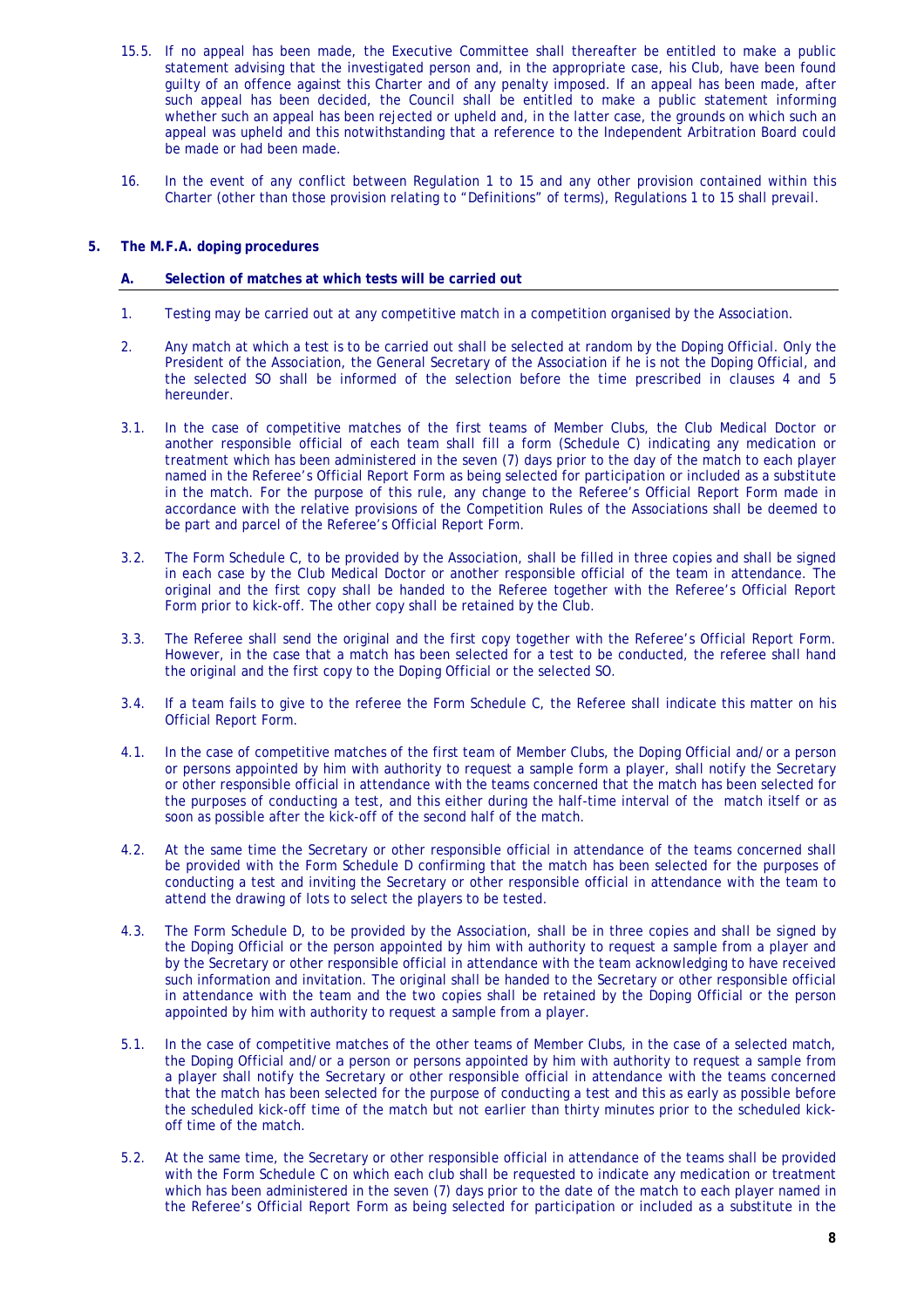match and with Form Schedule D confirming the selection of that match for a test to be conducted and inviting the Secretary or other responsible official in attendance with the team to attend the drawing of lots to select the players to be tested.

- 5.3. The Form Schedule C, to be provided by the Association, shall be filled in three copies and shall be signed in each case by the Club Medical Doctor or another responsible official of the Team in attendance.
- 5.4. The original and the first copy shall be handed to the Referee together with the Referee's Official Report Form prior to kick-off. The other copy shall be retained by the Club. The Referee shall hand the original and the first copy to the Doping Official or the selected SO.
- 5.5. The Referee shall indicate on his Official Report Form that the match has been selected to conduct a test.
- 5.6. The Form Schedule D, to be provided by the Association, shall be in three copies and shall be signed by the Doping Official or the person appointed by him with authority to request a sample from a player and by the Secretary or other responsible official in attendance with the team acknowledging to have received such information and invitation. The original shall be handed to the Secretary or other responsible official in attendance with the team and the two copies shall be retained by the Doping Official or the person appointed by him with authority to request a sample from a player.
- 6.1. The failure or refusal by the Club Medical Doctor and/or Secretary or other responsible official in attendance with a team to fill in and/or sign any of the Forms Schedule C or D, or in case that incorrect information, even though through a genuine mistake, is given on the Form Schedule C, shall not invalidate a test or a reserve test and shall in no way prejudice the right of the Medical Committee and/or the Executive Committee to find guilt in accordance with the relevant provisions of this Charter.
- 6.2. The failure or refusal to fill in and/or sign any of the Forms Schedule C or D or knowingly giving false information on the Form Schedule C when the filling and/or signing of any form as specified and/or required by these regulations or by the Doping Official and/or another person or persons appointed by him with authority to request a sample from a player, shall constitute an offence.

#### **B. Selection of players to undergo tests at matches**

- 1.1. In the case of a match at which samples from players are to be taken, the Doping Official shall, after having complied with the provisions under the previous title (Selection Of Matches At Which Tests Are To Be Carried Out), during the half-time interval of a match or as soon as possible after the commencement of the second half of the Match, at a location to be chosen by the Doping Official and in the presence of the Secretary or other responsible official in attendance of the teams, if they so desire, select by the drawing of lots three numbers from each of two bags containing the numbers on the shirts of the players selected to play in accordance with the Referee's Official Report Form. He shall place the numbers drawn in envelopes which have been prepared in advance, but neither he nor any other person shall look at the numbers. The first two players drawn from each lot shall be summoned to undergo the test whilst the other player drawn will be considered as a reserve.
- 1.2. If a player sustains serious injury which necessitates that he undergoes hospital treatment immediately, his number will not be included in the draw. If such a situation occurs after the draw, the third player shall replace the one injured. If there is serious doubt regarding the seriousness of the latter's injury, the SO shall, at the request of the Doping Official, take a decision.
- 1.3. A player who has been selected to play may not leave the venue of the match earlier than the end of the match unless for the reason stated in para. 1.2. above. if a player has been selected to undergo a test he may not leave the venue of the match before he has undergone the test. If such a player leaves the venue of the match earlier than the times mentioned in this paragraph and such player is selected or has been selected to undergo a test, then such player will deemed to have failed the test. In any such case, the third player drawn will undergo the test. If the reserve player is required to undergo a test and he leaves the venue of the match without having undergone the test, then also he will be deemed to have failed the test.
- 1.4. The Doping Official shall keep the numbers of the players selected in separate sealed envelopes and shall open the two envelopes containing the numbers of the first two drawn players from each team and the two envelopes containing the number of the reserve player from each team fifteen minutes before the end of the match in the presence of the Secretary or other responsible official in attendance of the teams, if they so desire.
- 2.1. Immediately after the names of the players to be tested are known, the Doping Official shall give to the Secretary or other responsible official present from each team a written notice by means of Schedule E containing the names of the selected players of his team to be tested and requesting that such players report directly to the designated area for the purpose of undergoing a test as soon as the match ends. However, if a selected player is still playing when his name is known but he leaves definitely the field of play before the end of the match, the Club shall inform such player to report directly to the designated area for undergoing a test immediately after such player leaves the field of play.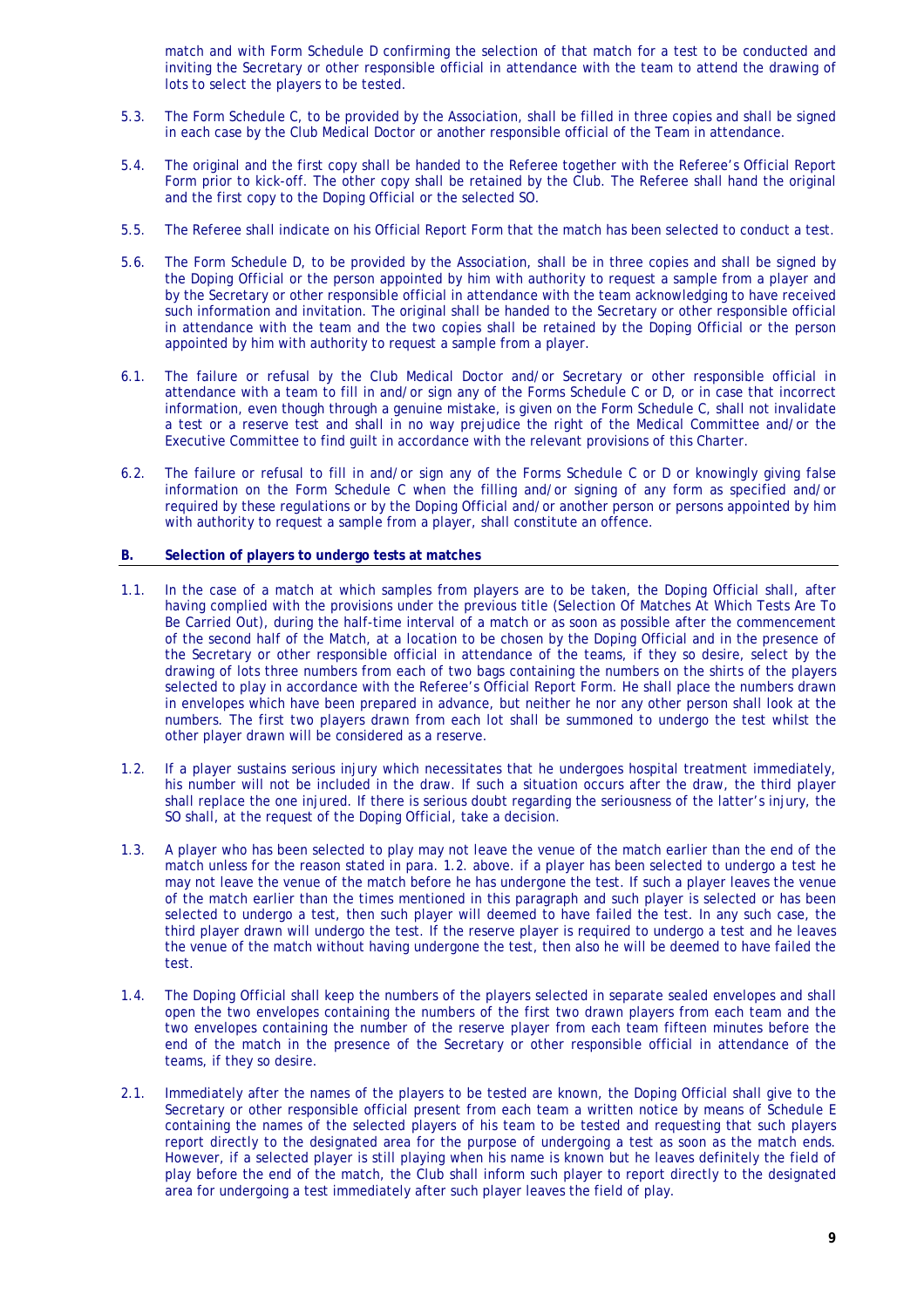- 2.2. Schedule E shall be provided by the Association and shall be made out in three copies and shall contain a notice that if a player fails to undergo the test he shall be deemed to have failed the test.
- 2.3. Schedule E shall be signed by the Doping Official and by the Secretary or other responsible official of the team acknowledging that the Club has received the intimation. The original shall be handed to the Club Official, the first copy shall be retained by the Doping Official and the second copy shall be handed to the SO.
- 2.4 If the Club Official who signs Schedule E fails to inform any selected player of his Club to undergo the test, such person shall be deemed to have committed a very serious offence and shall be dealt with as the Executive Committee of the Association shall deem fit. Furthermore, his Club shall be held fully responsible and shall incur those penalties which a Club may incur if its players have been found guilty to have used a prohibited substance or a prohibited method.
- 2.5 When a selected player goes for a test he must produce his MFA Identification Card or Government Identity Card or Passport so that his identity may be ascertained.
- 3.1. If at any time during or after the end of a match, the Doping Official suspects that there may have been use of a prohibited substance or prohibited method by any player other than those drawn by lot, the Doping Official may decide that such player/s should also undergo a test. In this case, the Doping Official shall request the Secretary or other responsible official present from the Club of such player/s to request such player/s to undergo a test.
- 3.2. In this case, the procedure prescribed in clause 2 above shall be followed.
- **C. Selection of players to undergo out of competition testing at squad gatherings**
- 1.1. Testing may be carried out at all squad gatherings of players of a Member Club that participates in association football played under the jurisdiction of the Association.
- 1.2. Such testing shall be conducted for those substances and methods which are even prohibited out of competition in accordance with the current list of prohibited substances and methods published by WADA.
- 1.3. Any squad gathering at which a test is to be carried out shall be selected at random by the Doping Official. Only the President of the Association, the General Secretary of the Association if he is not the Doping Official, and the selected SO shall be informed beforehand that a test at a squad gathering will be held.
- 1.4. Such test will be conducted by identifying individual players to be tested by the drawing of lots at random from a list of individual registered players maintained by the Association and thereafter testing such players at any squad gathering in which they participate.
- 2.1. The Doping Official shall notify the Secretary or other responsible official in attendance of the Club concerned, including the coach, that a player participating in the squad gathering, whether he is a player of that club or not, has been selected for the purposes of conducting a test immediately on arrival at the location of the squad gathering.
- 2.2. The Doping Official shall request the Secretary or other responsible official of the Club in attendance, including the coach, to ensure that the players selected report to the designated testing area immediately after the end of the squad gathering for the purpose of undergoing a test.
- 2.3. The details of any test carried out shall be recorded on the DCCF (Schedule F) in four copies and the player who undergoes a test shall be given a copy of that record.
- 2.4 If at any time during or after the end of the squad gathering the Doping Official suspects that there may have been a case of a use of a prohibited substance or prohibited method, the Doping Official may decide that other players apart from those drawn by lot should also be requested to undergo a test, and in such circumstances the Doping Official shall request the Secretary or other responsible official of the clubs in attendance to ensure that the players intimated to him prior to the end of the squad gathering and those players intimated to him after the end of the squad's gathering report to the designated testing area immediately.

#### **D. Sample collection procedures**

- 1. On reporting to the designated testing area after the end of the match or squad gathering, as the case may be, each player shall identify himself to the Doping Official who will advise him of the procedure which is to be followed. The procedure operated during the testing shall be as follows:-
	- (i) The time of arrival of the player at the designated testing area will be noted on the DCCF (Schedule F).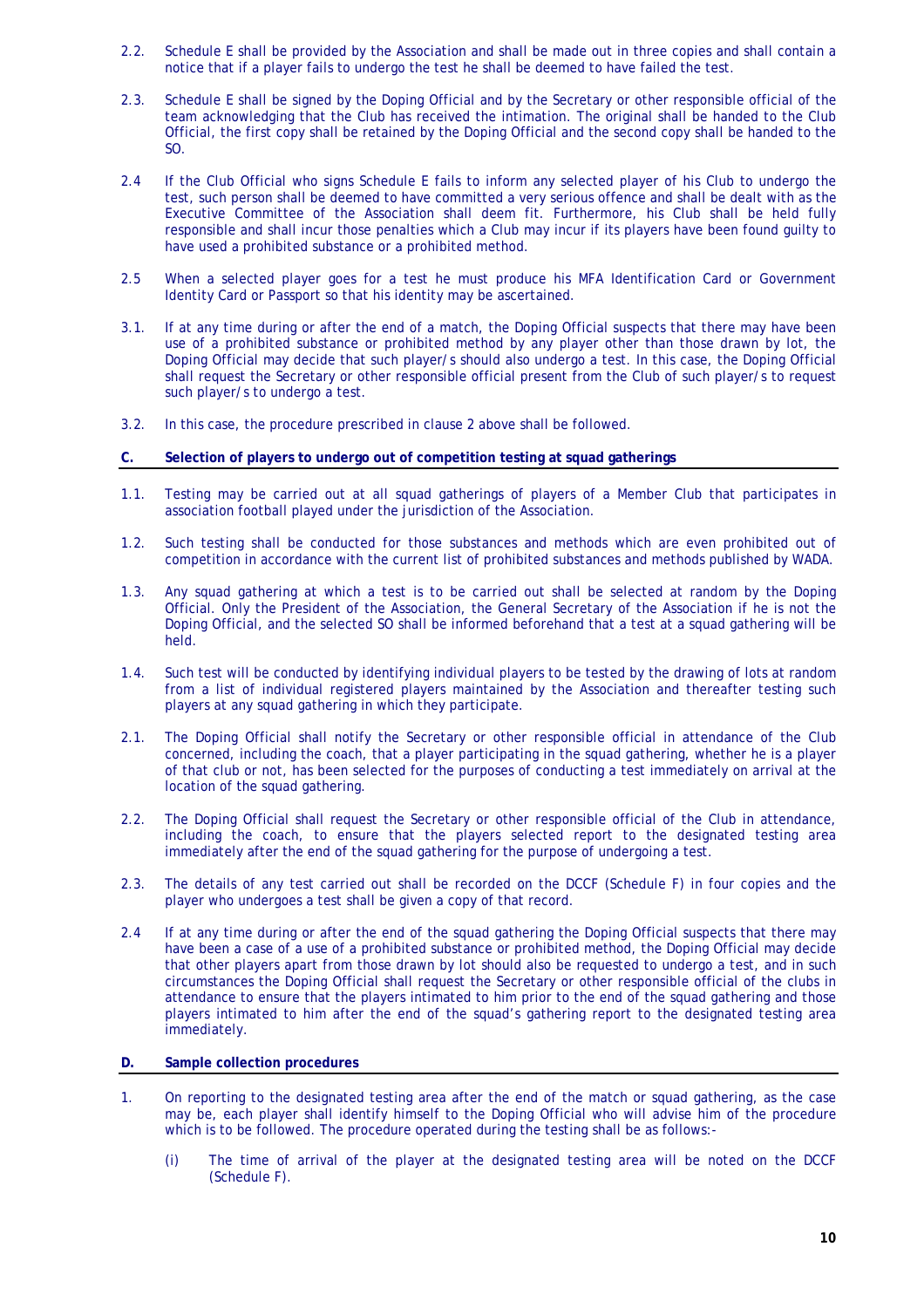- (ii) The player shall hand to the SO his copy of the Form Schedule E. The SO shall verify the identity of the player from the player's M.F.A. Identity Card or Government Identity Card or Passport, as well as the identity of any accompanying person whom the player wishes to be present. This information shall be noted on the DCCF.
- (iii) The Sample collection procedures will be explained to the player.
- (iv) When ready to provide a urine sample the player will select a collecting vessel which will be contained in a sealed plastic wrapper in the testing area. These vessels should be individually wrapped in plastic and should be disposed of after use. New collection vessels should be used to obtain partial samples.
- (v) The player will accompany an SO of the same gender to the room where the sample is to be given.
- (vi) The player will urinate into the collecting vessel under the observation of an SO of the same gender. A minimum of ninety milliliters (90ml.) is required.
- (vi) To ensure authenticity of the Sample the SO may require such disrobing as is necessary to confirm the urine has been correctly issued by the player. This means exposure of the body from the middle of the back to below the knees. If the SO has reason to believe the sample given is not a true sample a further sample will be required.
- (viii) The player shall return to the administration area of the designated testing area and shall choose a pair of bottles marked A and B. These bottles will have been delivered to the designated testing area by the SO, still with the unique sealing. The seals of the packs must remain intact until the bottles are required for use.
- (ix) The SO will, in the presence of the player and an accompanying person, if any present, will distribute the sample between the A and B bottles as follows: two-thirds  $(^2/3)$ , that is sixty milliliters (60ml.), into the A bottle and one-third  $(^1\prime_3)$ , that is thirty milliliters (30ml.), into the B bottle. Both bottles shall bear the code number.
- (x) The bottles will be properly sealed by the SO using special seals and afterwards tested by inverting the bottles in the presence of the player and an accompanying person, if any. The SO will give the opportunity to the player and the accompanying person, if any, to check that the bottles have been correctly sealed.
- (xi) The numbers of the bottles shall be noted on the DCCF. The player, the accompanying person, if any, and the SO will check the bottle numbers against the numbers recorded on the DCCF.
- (xii) The SO shall carry out a pH test and check the specific weight using the last drops of urine in the collecting vessel. Suitable specific gravity (1.010 with sticks) is required.
- (xiii) The player will be asked to declare any drugs or medications taken within the last seven (7) days prior to the day of the match and on the day of the match, including during the match and during the half-time of the match, and to indicate, where applicable, who advised him or induced him to take the medication, if any such medication is indicated. The names of the medication/s and/or treatments and the approximate dosages, and where applicable, who advised him or induced him to take the medication and/or treatment in question, will be noted under "Other Remarks" on the DCCF. The pH test result and specific weight of the urine specimen shall also be filled in on the DCCF.
- (xiv) The player will certify, by signing the DCCF, that he is satisfied with the sample collection procedure. The DCCF shall also be signed by any accompanying person, the SO and the Doping Official.
- (xv) Any irregularities identified by the player or accompanying person should be indicated under "Remarks" on the DCCF before signature.
- (xvi) The DCCF consists of one (1) original (white) and three (3) copies (blue, yellow, green). The original (white) will be retained by the SO for onward transmission to the Malta Football Association, the first (blue) copy will be retained by the SO, the second (yellow) copy will be sent with the collected samples to the laboratory and the third (green) copy will be handed to the player.
- (xvii) If the player provides insufficient urine, the partial sample shall be stored in the A bottle which shall bear a coded number and sealed in the manner mentioned point (x) above. The number will be confirmed by the player and noted on the DCCF. When the player is ready to provide more urine, a further collecting vessel shall be selected and the sample provided under observation. The player will check the seal on the bottle before the seal is broken. If the sample is still insufficient, the sealing and recording procedures are repeated. However, when sufficient urine has been provided (minimum ninety millitres - 90ml.), one-third  $(^1/3)$  will be poured in the B bottle and the procedure continued from point (ix) above.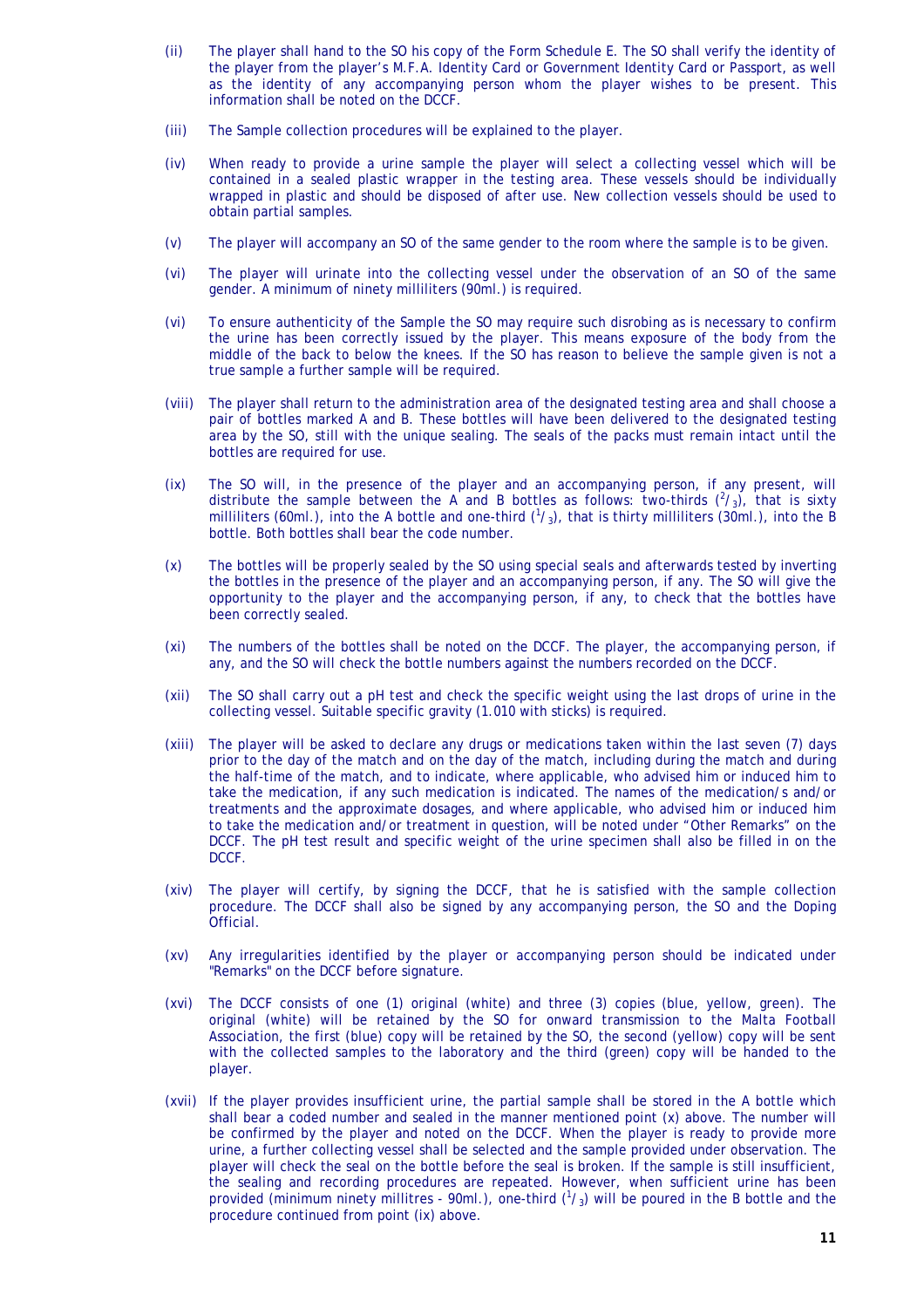- (xviii) The player should remain in the designated testing area until the sample collection procedures are completed. However, the player may leave the designated testing area provided that he is accompanied by the Doping Official or by a person nominated by the Doping Official or by the SO and may change clothes if he so wishes. He may also drink beverages of his choice and provided by the Association and which must be consumed from the original sealed bottles or packages. If a player wishes to take his own food and drinks to the test, he may do so entirely at his own responsibility. In the latter case such occurrence must be specified under "Other Remarks" on the DCCF.
- (xix) If a player refuses to give a sample, the possible consequences shall be pointed out. If the player still refuses, the fact shall be noted under "Other Remarks" on the DCCF. The form shall be signed by all persons specified to be present in the foregoing paragraphs and the form distributed as in point (xv) above.
- 2. At the end of the sample collection, as provided for in points (i) to (xviii) above, the A and B containers will be placed in a transport bag for transportation to the laboratory together with a sealed envelope containing the laboratory (yellow) copy of the DCCF. The envelope will be labeled "Confidential" and contain details of the number of A and B Sample containers enclosed together with the code numbers. The transport bag will also be sealed.
- 3. The SO will complete an SO Report indicating the number of A and B Samples collected, the selection procedure, the Clubs' co-operation, the players' and accompanying persons' co-operation, unusual circumstances and details of any matters which might need to be brought to the attention of the Malta Football Association. If a player fails to report to the designated area within the time-limit mentioned in these regulations (that is immediately after he leaves the field of play in the case of a competitive match - including the case when a player has been shown the red card and in which case he shall remain in the company of the Doping Official or another person nominated by the Doping Official until the test commences- or immediately after the training session comes to an end in the case of an out of competition testing) or if he attends he refuses to give a sample, shall be mentioned in the report. A copy of the team's lists on the Referee's Official Report Form, in the case of a competitive match, and the Forms required by these regulations and required to be sent to the Malta Football Association (Schedules C, D and E), shall be appended to this report. The SO's report together with the original (white) DCCF will be forwarded to the Malta Football Association.
- 4. The samples will be returned to the laboratory by the SO as soon as possible after collection by a secure chain of custody as may be decided by the Executive Committee. In the case of any delay, cold storage of the samples should be ensured. The samples must be intact on delivery with plastic clip seals unbroken.
- 5. While this procedure must be followed as far as is reasonably practicable, a departure or departures from the procedure as above stated shall not invalidated the finding of a prohibited substance or use of a prohibited method unless it is sufficient to cast real doubt on the reliability of the finding.

#### **E. Testing of the samples (analysis procedure)**

- 1. The Head of the Laboratory appointed to carry out the analyses shall be the person responsible for the analysis.
- 2.1. When they arrive at the laboratory, the package containing the glass bottles and the bottles themselves holding the samples A and B must be checked by the chemist responsible for the analysis. In so doing, he must ensure that their plastic clip seals are still intact. He shall confirm this in writing to the M.F.A. when sending his reports.
- 2.2. Sample A will be analysed immediately, while Sample B will be locked in a refrigerator, unopened and will not be accessible to unauthorized persons.
- 3. The analysis will be carried out as follows:
	- (i) Screening. Gas-liquid Chromatography (GLC) will be used to detect volatile and non-volatile compounds.
	- (ii) Identification. A computerised system of gas-liquid chromatography and mass spectrometry (GLC-MS) will be used for identification.
- 4. Only the SO and the representative of the Association, if any of them is present at the laboratory, will be granted access to the laboratory premises.

#### **F. The result and the reserve test**

1. On receipt of a laboratory report containing a negative result in the A sample, no further action will be taken, except that the tested players and their Clubs are informed accordingly. This information may be also given to the Council and to the public.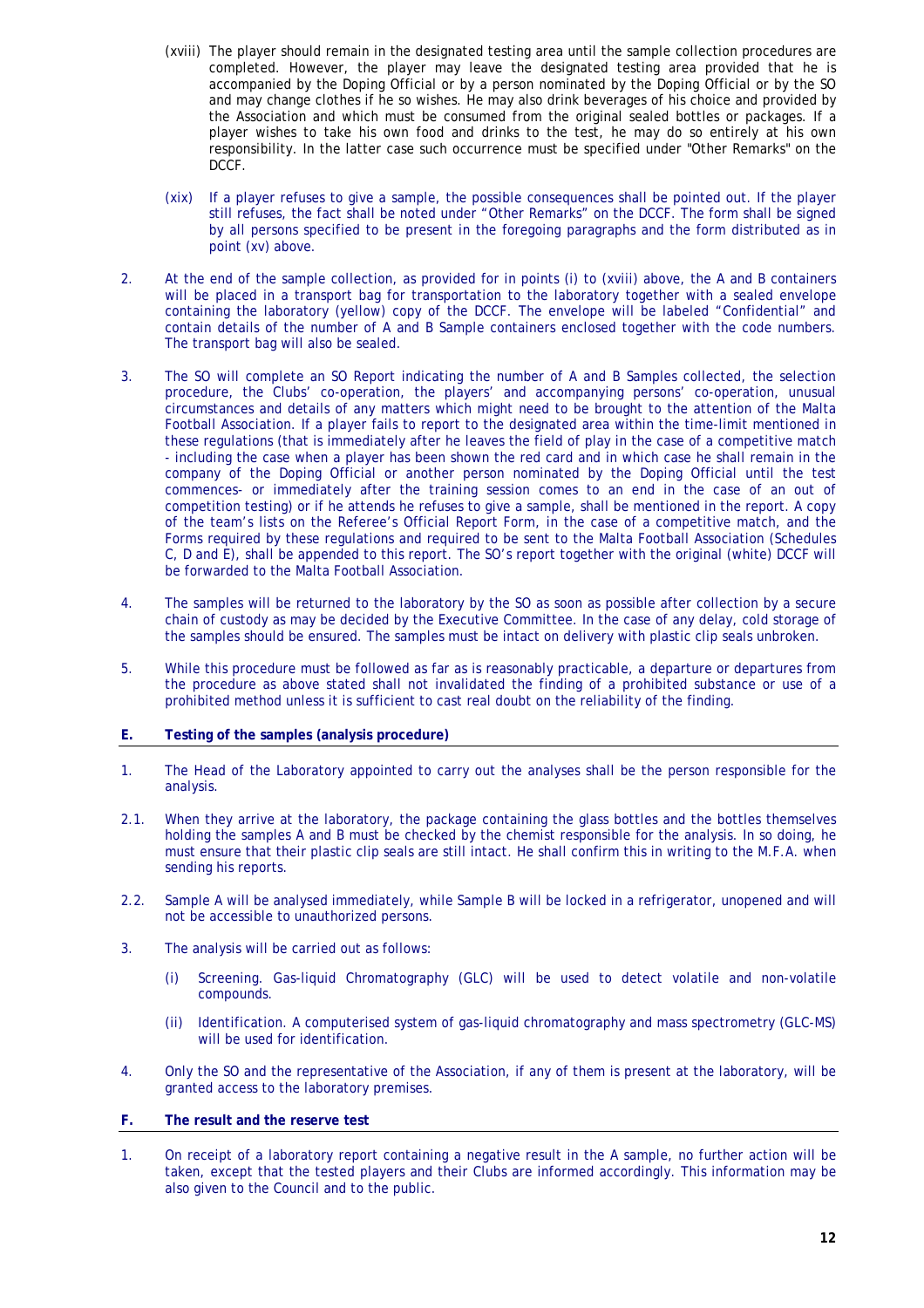2. On receipt of a laboratory report containing a Positive Result in the A sample, the General Secretary of the Association will immediately notify the player concerned and his Club in writing that doping or doping methods have been found in the A Sample. In so doing, the General Secretary of the Association shall provide copies of the data of the laboratory, shall invite the player to provide an explanation of the finding for the attention of the Medical Committee and shall advise the player and the Club of their right to ask for a reserve test to be carried out as provided in clause 8.2. of Section 4 of this Charter. This procedure shall be without prejudice to the right of the Executive Committee to suspend the player temporarily.

#### **G. The investigation**

- 1.1. If no analysis of sample B takes place or if the analysis of sample B confirms the presence of doping or doping methods or if the player otherwise admits to the use of a prohibited substance or prohibited method, the Medical Committee shall conduct an investigation in terms of Regulation 11 of Section 4 of this Charter to which the player and/or his agreed representative will be invited.
- 1.2. The player shall be entitled to be represented by an agreed representative if he so wishes.
- 2.1. If there is reason to consider that there may have been a breach of Regulation 12 of Section 4 of this Charter regarding assisting or inciting the use of a prohibited substance or a prohibited method, the Medical Committee shall conduct an investigation in terms of Regulation 13 and to which the alleged assisting person and /or his agreed representative will be invited.
- 2.2. The alleged assisting person will be entitled to be represented by an agreed representative if he so wishes.
- 3. Following any such investigations, and subject to the observance of the relevant provisions of this Charter, the Control and Disciplinary Board of the Association may impose such penalties on players, other persons, teams and Clubs as is provided for in this Charter.
- 4. When a decision involving guilt becomes final and binding, if in the opinion of the Executive Committee the use of the prohibited substance or prohibited method involved is also prohibited or restricted in accordance with the Laws of Malta, the Executive Committee may in its discretion send a report of the action taken in a particular case, including a copy of the findings of the investigation and all the available evidence, to the Commissioner of the Executive Police for his use and perusal.
- 5.1 When a decision involving guilt becomes final and binding, the Executive Committee shall send to F.I.F.A. a report about the findings of the investigation, including any available evidence, and the action taken against a player and/or any other individual and/or Club concerned.
- 5.2 All available information may be sent to F.I.F.A. even in the case that the test on sample 'A' provides a positive result whilst the test on sample 'B' provides a negative result and also in the case that in spite of a positive result no sanction has been imposed.

#### **6. Penalties**

- 1.1. In the case of a player who is found guilty of having intentionally or negligently used a prohibited substance or prohibited method, the Control and Disciplinary Board of the Association, after having taken all the relevant circumstances of a particular case into account, shall impose on such a player the following penalties:
	- (a) a suspension for twenty-four(24) months in the case of the first doping offence;
	- (b) a suspension for forty-eight (48) months in the case of a second doping offence; and
	- (c) a suspension for more than forty-eight (48) months or for life in the case of subsequent doping offences.
- 1.2 However, the penalties mentioned in clause 1.1 above, in particular circumstances, may be either scaled down or extended.

In regard to scaling down the penalty, this shall only apply to 'specified substances' in the WADA List (all prohibited substances are 'specified substances' except, Anabolic Agents, Hormones (e.g. EPO), certain stimulants and hormone antagonists and modulators identified on the WADA List). Furthermore, only where a player can establish how a specified substance entered his body or came into his possession and that the specified substance was not intended to enhance the player's performance or mask the use of a performance-enhancing substance, may the penalty be scaled down. In such cases, the period of suspension mentioned in sub-article 1.1 may be replaced with the following:

(a) First violation: as a minimum, a reprimand and no period of suspension from future events, and as a maximum, twenty-four (24) months' suspension.

To justify any lifting or reduction of suspension, the player must produce corroborating evidence in addition to his word which establishes to the comfortable satisfaction of the adjudicating body the absence of intent to enhance sport performance or mask the use of a performance-enhancing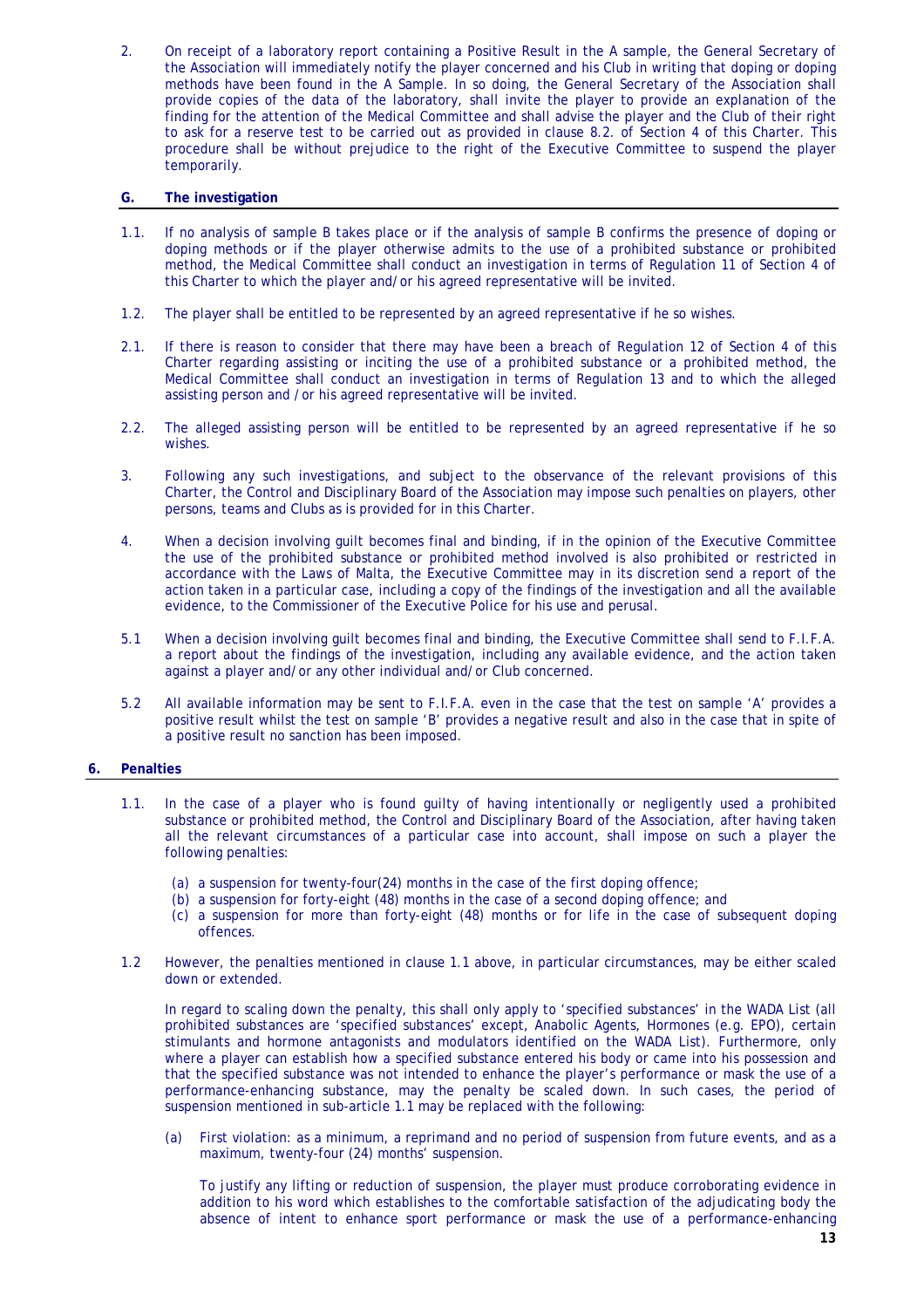substance. The player's or other person's degree of fault shall be the criterion considered in assessing any reduction of the period of suspension.

(b) No fault or negligence

If a player establishes in an individual case that he bears no fault or negligence, the otherwise applicable period of suspension is lifted. In such case, the doping violation concerned shall not be taken into consideration in the case of other doping violations committed by the same player. When a prohibited substance or its markers or metabolites is detected in a player's sample, the player must also establish how the prohibited substance entered his system in order to have his suspension lifted.

(c) No significant fault or negligence

If a player establishes in an individual case that he bears no significant fault or negligence, then the otherwise applicable period of suspension may be reduced, but the reduced period of suspension may not be less than half of the period of suspension otherwise applicable. If the otherwise applicable suspension is a life ban, the reduced period under this sub-article may be no less than ninety-six (96) months. When a prohibited substance or its markers or metabolites is detected in the player's sample, the player must also establish how the prohibited substance entered his system in order to have the period of suspension reduced.

In regard to the extension of the penalty, if the adjudicating body establishes in an individual case involving an anti-doping rule violation that aggravating circumstances are present which justify a period of suspension greater than the standard penalty, then the period of suspension otherwise applicable shall be increased up to a maximum of forty-eight (48) months unless the player can prove to the comfortable satisfaction of the adjudicating body that he did not knowingly violate the anti-doping rule. A player can avoid the application of this rule by admitting the alleged anti-doping rule violation promptly after being confronted with the anti-doping violation by the Medical Committee.

- 1.3 In the case of a player who is deemed to have failed the test because he refuses to submit to a test or who is found guilty of having tampered or attempted to tamper with a doping test or who is found guilty of having evaded any of the other the provisions of this Charter contrary to the provisions of this Charter, such player shall be liable to the punishments mentioned in clause 1.1 above.
- 1.4 If a player is found guilty and punished, the Club of the player shall be fined a sum not exceeding two thousand euro (€2000) for every such player, depending on the circumstances of the case, unless the Club proves to the satisfaction of the Control and Disciplinary Board that it was not in any way involved in the doping offence concerned and provided that it proves to the satisfaction of the Control and Disciplinary Board that it had taken all the possible measures to prevent the player from using a prohibited substance and/or prohibited method.
- 2.1 If any other person is found to have been knowingly involved in assisting or inciting such a player in the use of a prohibited substance or prohibited method, the Control and Disciplinary Board shall suspend such person for a minimum period of forty-eight (48) months or for life depending on the gravity of the offence and in the case of similar subsequent offence shall ban such person for life.
- 2.2 If a person is found guilty as provided for in clause 2.1. above and such person is one of those persons mentioned in clause 12 of Section 4 of this Charter, the Club of such person may be punished with a fine not exceeding two thousand euro (€2000) for every such person.
- 2.3 If a person is found guilty of having advised or incited a player not to take a test or of having advised a player in the evasion or attempted evasion of the provisions of this Charter contrary to the provisions of this Charter, such person shall be suspended for a minimum period of twenty-four (24) months and for a maximum period of forty-eight (48) months. In the case of a similar subsequent offence such person shall be banned for life. If such a person is one of those mentioned in clause 12 of Section 4 of this Charter, the Club of such person may be punished with a fine not exceeding one thousand euro ( $E1000$ ).
- 2.4 However, the penalties mentioned in clause 2.1 above, in particular circumstances, may be either scaled down or extended.

 In regard to scaling down the penalty, where such person can establish how a 'specified substance' in the WADA List (all prohibited substances are 'specified substances' except, Anabolic Agents, Hormones (e.g. EPO), certain stimulants and hormone antagonists and modulators identified on the WADA List) entered a player's body or came into his or the player's possession and that this specified substance was not intended to enhance the player's performance or mask the use of a performance-enhancing substance, the period of suspension mentioned in sub-article 1.1 shall be replaced with the following:

 (a) First violation: as a minimum, a reprimand and no period of suspension from future events, and as a maximum, forty-eight (48) months' suspension.

To justify any lifting or reduction of suspension, such person must produce corroborating evidence in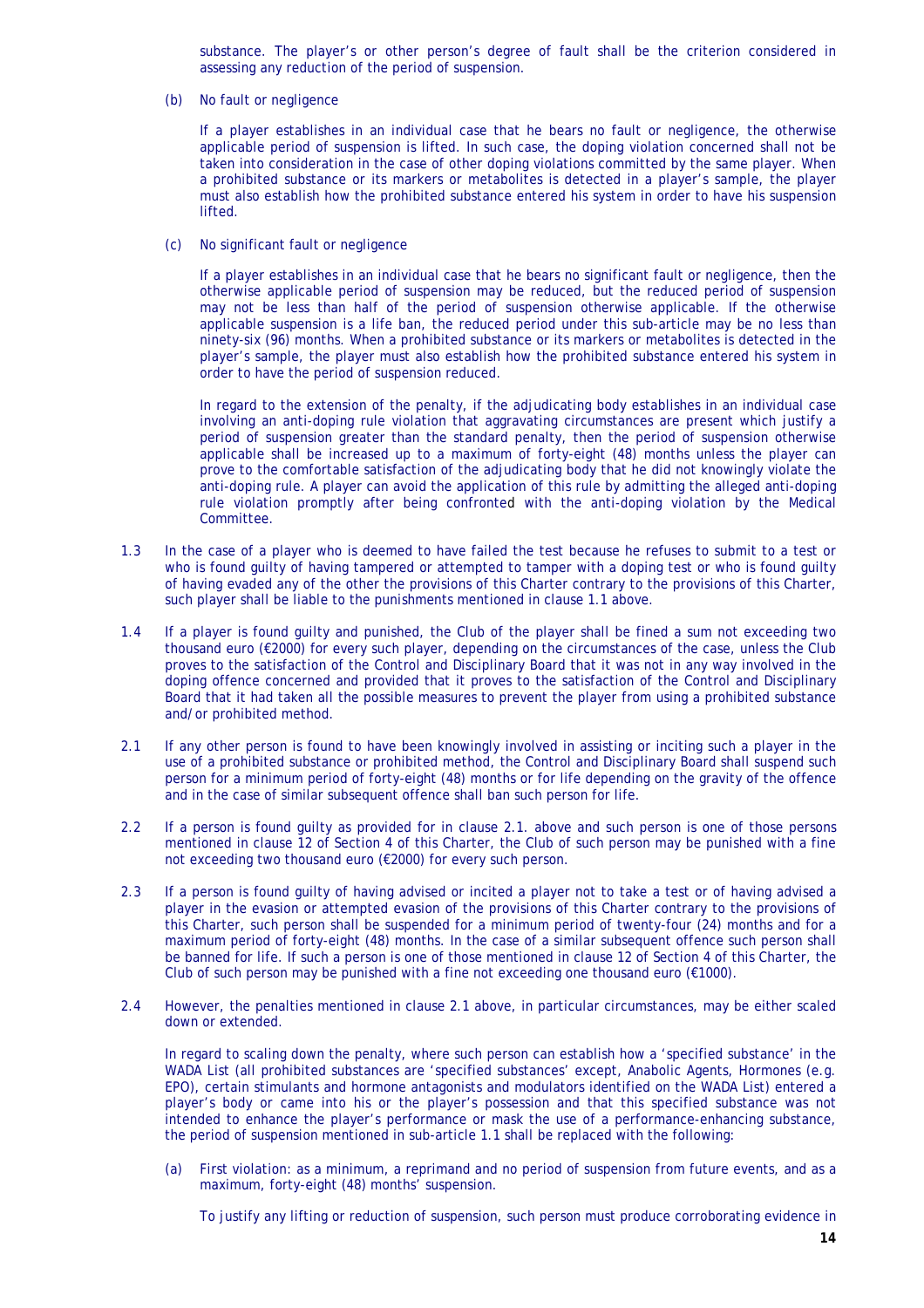addition to his word which establishes to the comfortable satisfaction of the adjudicating body the absence of intent to enhance the player's sport performance or mask the player's use of a performance-enhancing substance. Such person's degree of fault shall be the criterion considered in assessing any reduction of the period of suspension.

(b) No significant fault or negligence

If such person establishes in an individual case that he bears no significant fault or negligence, then the otherwise applicable period of suspension may be reduced, but the reduced period of suspension may not be less than half of the period of suspension otherwise applicable. If the otherwise applicable suspension is a life ban, the reduced period under this sub-article may be no less than ninety-six (96) months.

In regard to the extension of the penalty, if the adjudicating body establishes in an individual case involving an anti-doping rule violation that aggravating circumstances are present which justify a period of suspension greater than the standard penalty, then the period of suspension otherwise applicable shall be increased up to a maximum of ninety-six (96) months unless such person can prove to the comfortable satisfaction of the adjudicating body that he did not knowingly violate the anti-doping rule. Such person can avoid the application of this rule by admitting the alleged antidoping rule violation promptly after being confronted with the anti-doping violation by the Medical Committee or the first adjudicating body as the case may be. However, if the anti-doping rule violation refers to a minor or involves trafficking and administration, the violation is always deemed to be an aggravating circumstance.

- 3.1 If two players who have actually taken part in a match are found to have used a Prohibited Substance or Prohibited Method and the team of such players had won the match or had drawn the match at which a test was made, the match shall be declared to have been won by the other team and a result of 2 - 0 for such other team shall be registered provided that the other team did not have two players who had taken part in that match and who are found to have used a Prohibited Substance or a Prohibited Method or there is another reason according to the rules and regulations of the Association for which such team should not be declared the winner of the match. In the latter cases, the match in question shall be declared to have been lost by both teams.
- 3.2. The provisions of clause 3.1. above shall only apply if, when the decision has become final and binding, in the case of a match played on a league basis, the relative league has not yet come to an end and/or another phase of the relative league has not yet started, and in the case of a match played on a knockout basis, the team/s concerned has/have not already played its/their next match in the relative competition or if the competition has finished.
- 3.3. In case that the penalty mentioned in clause 3.1. above cannot be applied either due to the circumstances mentioned in clause 3.2. above or due to the fact that the team concerned has lost its match, the Club concerned shall be fined a minimum of one thousand and five hundred euro (€1500) and a maximum of three thousand euro (€3000). Furthermore, in the case of a competition played on a knockout basis, the Club concerned shall be barred from entering the same or a similar competition in the following season.
- 4. Failure or refusal to fill in and/or sign any of the forms as required by these regulations or a refusal to answer to questions put in accordance with these regulations or knowingly giving false information in any of the Forms required to be submitted by these regulations or knowingly giving false answers to questions put in accordance with these regulations shall be punished as follows:
	- (i) In the case of a Club and in the case of an individual other than a player, a fine not exceeding two hundred and fifty euro (€250) for every such offence committed; and
	- (ii) in the case of a player, as a minimum, a suspension of twelve months and as a maximum a suspension of twenty-four (24) months.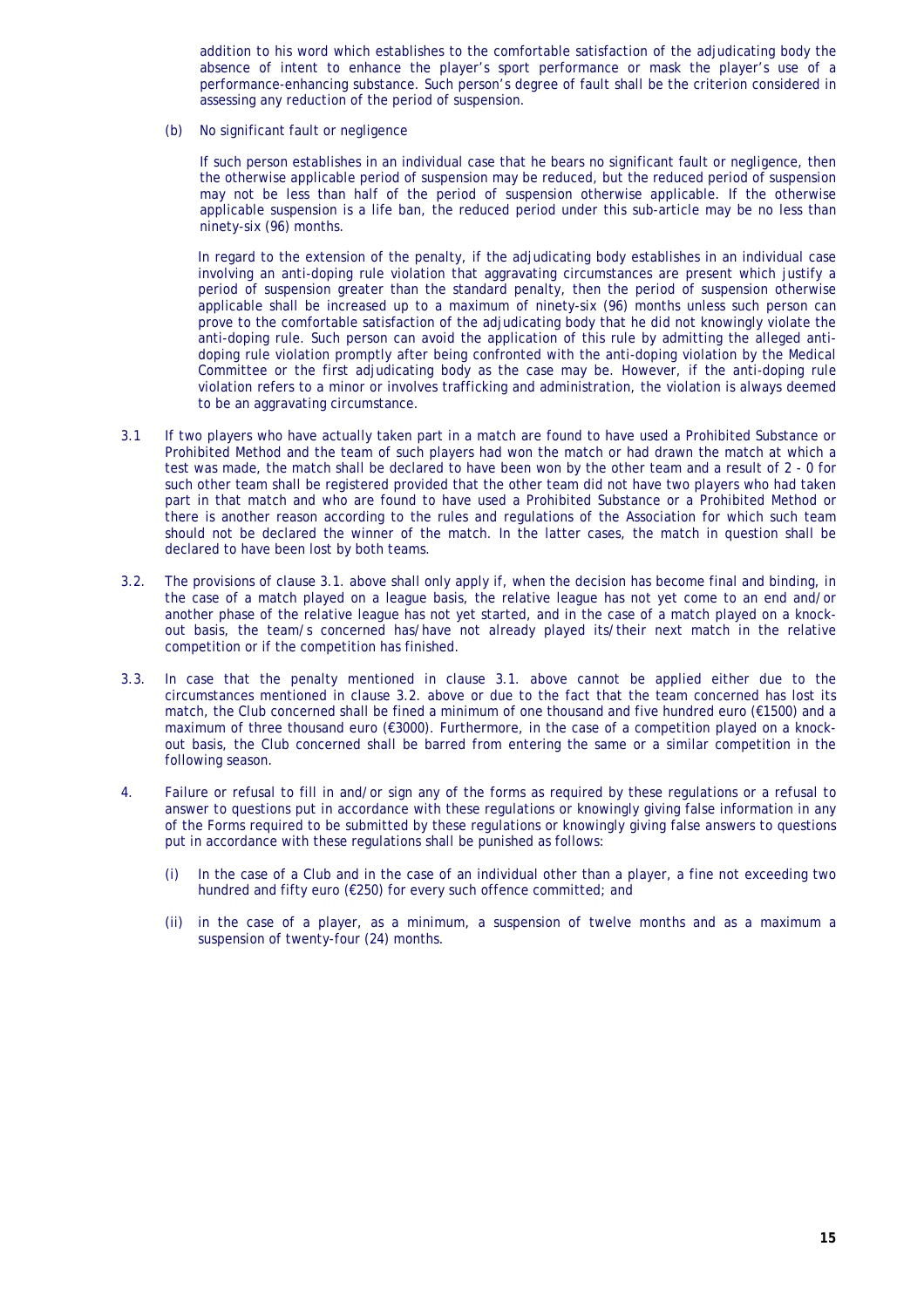## **MFA DOPING CHARTER**

## SCHEDULE A

## **THERAPEUTIC USE EXEMPTIONS**

## **TABLE OF CONTENTS**

## **PART ONE: INTRODUCTION, WADA CODE PROVISIONS AND DEFINITIONS**

- 1.0 Introduction and Scope
- 2.0 Relevant WADA Code Provisions
- 3.0 Terms and Definitions
- 3.1 Defined Terms from the WADA Code
- 3.2 Defined Terms from the *International Standard* for TUEs

## **PART TWO: STANDARDS FOR GRANTING THERAPEUTIC** *USE* **EXEMPTIONS**

- 4.0 Criteria for Granting a Therapeutic *Use* Exemption
- 5.0. Confidentiality of Information
- 6.0 Therapeutic Use Exemption Committees (TUECs)
- 7.0 Therapeutic Use Exemption (TUE) Application Process
- 8.0 Declaration of Use Process
- 9.0 Clearinghouse
- 10.0 Transitional provision

#### **ANNEX 1:**

Minimal requirements for the medical file to be used for the TUE process in the case of asthma and its clinical variants

**ANNEX 2:**  Therapeutic Use Exemption Application Form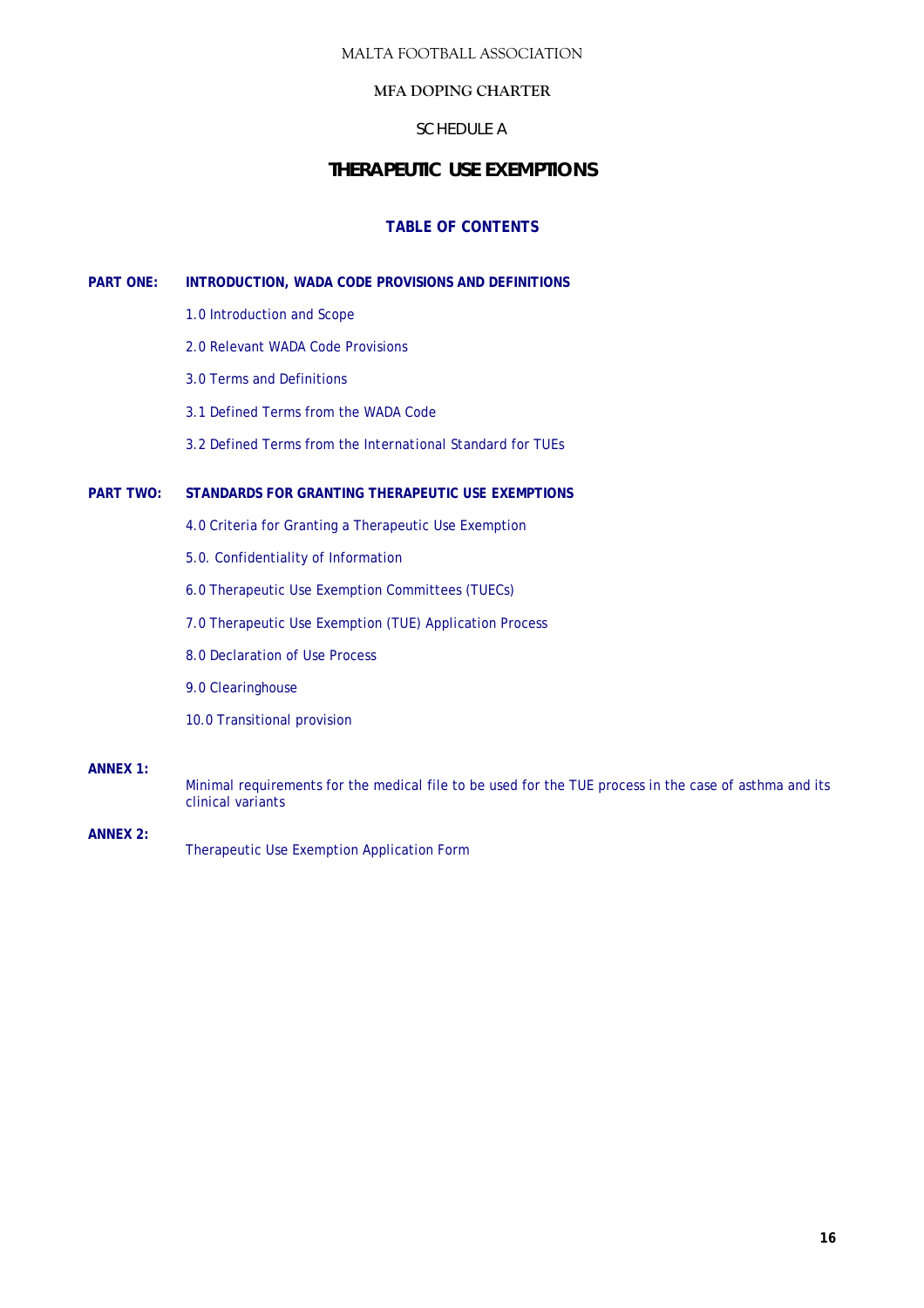#### **PART ONE: INTRODUCTION, WADA CODE PROVISIONS AND DEFINITIONS**

#### **1.0 Introduction and Scope**

The Doping Charter of the Malta Football Association permits players and their physicians to apply for therapeutic use exemptions (TUE) i.e. permission to use, for therapeutic purposes, substances or methods contained in the List of Prohibited Substances or Methods whose use is otherwise prohibited.

This Schedule (Schedule A of the MFA Doping Charter regarding Therapeutic Use Exemptions - TUE) includes criteria for granting a TUE, confidentiality of information, the formation of a Therapeutic Use Exemptions Committee and the TUE application process.

This Standard applies to all football players under the jurisdiction of the Malta Football Association.

#### **2.0 Relevant WADA Code Provisions**

The following articles of the WADA Code directly address the International Standard for TUE and are applicable to the Doping Charter of the Malta Football Association:

WADA, on its own initiative, may review at any time the granting of a therapeutic use exemption to any international-level athlete or national level athlete who is included in his or her National Anti-Doping Organization's Registered Testing Pool. Further, upon the request of any such Athlete who has been denied a therapeutic use exemption, WADA may review such denial. If WADA determines that such granting or denial of a therapeutic use exemption did not comply with the International Standard for Therapeutic Use Exemptions, WADA may reverse the decision.

Presence of a Prohibited Substance or its Metabolites or Markers, Use or Attempted Use of a Prohibited Substance or a Prohibited Method, Possession of Prohibited Substances and Prohibited Methods or Administration or Attempted Administration of a Prohibited Substance or Prohibited Method consistent with the provisions of an applicable therapeutic use exemption issued pursuant to the International Standard for Therapeutic Use Exemptions shall not be considered an anti-doping rule violation.

#### **Appeals from Decisions Granting or Denying a Therapeutic Use Exemption**

Decisions by WADA reversing the grant or denial of a therapeutic use exemption may be appealed exclusively to CAS by the player or the Malta Football Association whose decision was reversed. Decisions by the Malta Football Association other than WADA denying therapeutic use exemptions, which are not reversed by WADA, may be appealed by an international-level player to CAS and by other players to the Appeals Board of the Malta Football Association, whose decision shall be final and binding. If the Appeals Board of the Malta Football Association reverses the decision to deny a therapeutic use exemption, that decision may be appealed to CAS by WADA.

When the relevant body of the Malta Football Association fails to take action on a properly submitted therapeutic use exemption application within a reasonable time, such relevant body's failure to decide may be considered a denial for purposes of the appeal rights provided in this Article.

#### *Doping Control Information Clearinghouse*

WADA shall act as a central clearinghouse for Doping Control Testing data and results for international-level athletes and national-level athletes who have been included in their National Anti-Doping Organization's Registered Testing Pool. To facilitate coordinated test distribution planning and to avoid unnecessary duplication in testing by the various Anti-Doping Organizations, the Malta Football Association shall report all in-competition and out-of-competition tests on such players to the WADA Clearinghouse as soon as possible after such tests have been conducted. This information will be made accessible to the player, the Malta National Olympic Committee, the Malta Anti-Doping Agency, FIFA and the International Olympic Committee.

To enable it to serve as a clearinghouse for Doping Control Testing data, WADA has developed a database management tool, *ADAMS*, that reflects emerging data privacy principles. In particular, WADA has developed *ADAMS* to be consistent with data privacy statutes and norms applicable to WADA and other organizations using *ADAMS*.

#### **3.0 Terms and Definitions**

#### **3.1 Defined Terms from the WADA Code**

*ADAMS***:** The Anti-Doping Administration and Management System is a Web-based database management tool for data entry, storage, sharing, and reporting designed to assist stakeholders and *WADA* in their anti-doping operations in conjunction with data protection legislation.

*Adverse Analytical Finding***:** A report from a laboratory or other WADA approved entity that, consistent with the International Standard for Laboratories and related Technical Documents, identifies in a Sample the presence of a Prohibited Substance or its Metabolites or Markers (including elevated quantities of endogenous substances) or evidence of the Use of a Prohibited Method.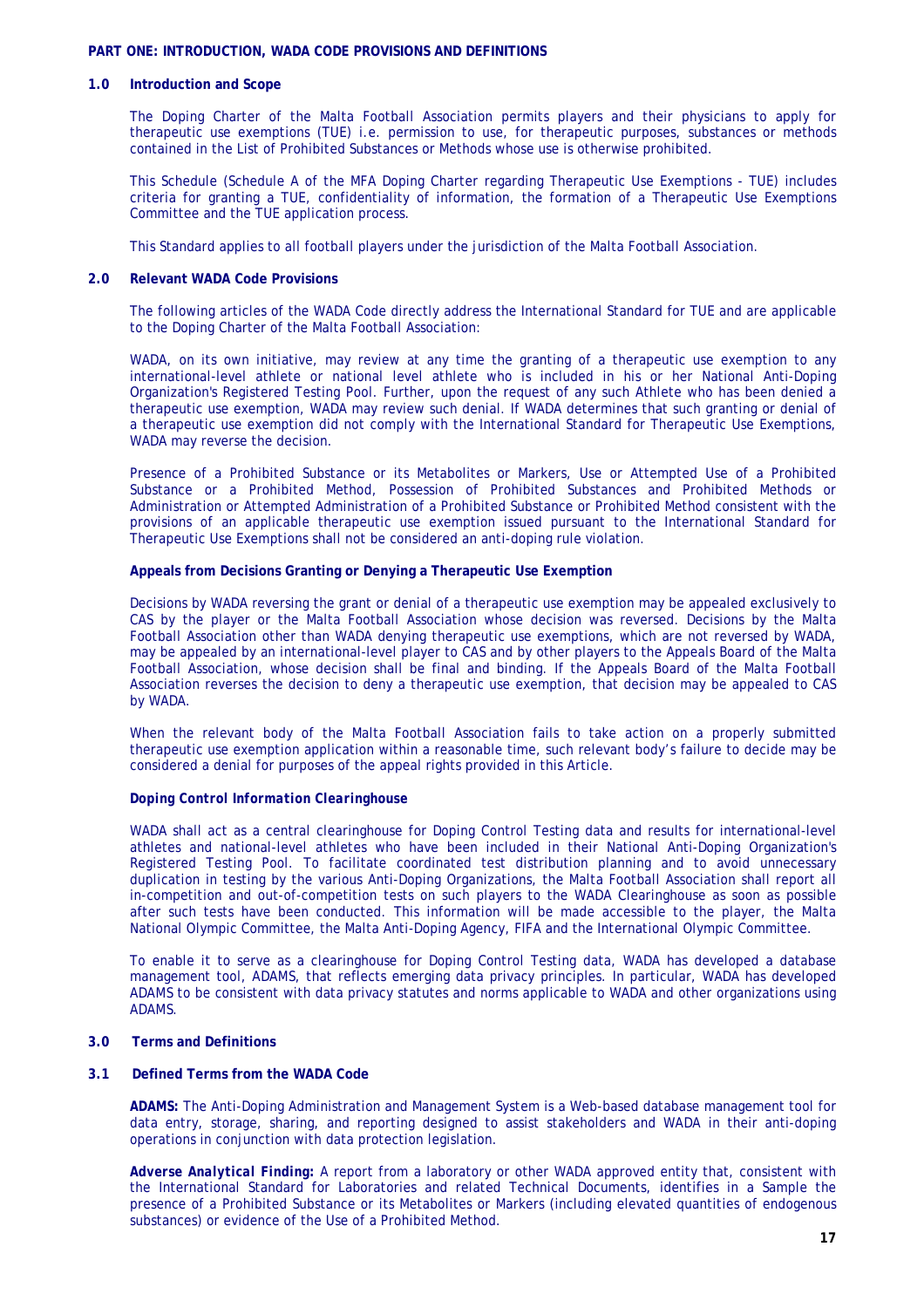*Athlete***:** Any Person who participates in sport at the international level (as defined by each International Federation), the national level (as defined by each National Anti-Doping Organization, including but not limited to those Persons in its Registered Testing Pool), and any other competitor in sport who is otherwise subject to the jurisdiction of any Signatory or other sports organization accepting the Code. All provisions of the Code, including, for example, Testing and therapeutic use exemptions, must be applied to international- and national-level competitors. Some National Anti-Doping Organizations may elect to test and apply anti-doping rules to recreational level or masters competitors who are not current or potential national calibre competitors. National Anti-Doping Organizations are not required, however, to apply all aspects of the Code to such Persons. Specific national rules may be established for Doping Control for non-international-level or nonnational level competitors without being in conflict with the Code. Thus, a country could elect to test recreational-level competitors but not require therapeutic use exemptions or whereabouts information. In the same manner, a Major Event Organization holding an Event only for masters-level competitors could elect to test the competitors but not require advance therapeutic use exemptions or whereabouts information. For purposes of Article 2.8 (Administration or Attempted Administration) and for purposes of anti-doping information and education, any Person who participates in sport under the authority of any Signatory, government, or other sports organization accepting the Code is an Athlete.

*[Comment: This definition makes it clear that all international- and national-caliber Athletes are subject to the anti-doping rules of the Code, with the precise definitions of international- and national-level sport to be set forth in the anti-doping rules of the International Federations and National Anti-Doping Organizations, respectively. At the national level, anti-doping rules adopted pursuant to the Code shall apply, at a minimum, to all persons on national teams and all persons qualified to compete in any national championship in any*  sport. That does not mean, however, that all such Athletes must be included in a National Anti-Doping *Organization's Registered Testing Pool. The definition also allows each National Anti-Doping Organization, if it chooses to do so, to expand its anti-doping program beyond national-caliber Athletes to competitors at lower levels of competition. Competitors at all levels of competition should receive the benefit of anti-doping information and education.]* 

*Code:* The World Anti-Doping *Code*.

*Competition:* A single race, match, game or singular athletic contest. For example, a basketball game or the finals of the Olympic 100-meter race in athletics. For stage races and other athletic contests where prizes are awarded on a daily or other interim basis the distinction between a Competition and an Event will be as provided in the rules of the applicable International Federation.

*Doping Control***:** All steps and processes from test distribution planning through to ultimate disposition of any appeal including all steps and processes in between such as provision of whereabouts information, Sample collection and handling, Athletes designated by one or more International Federations as being within the Registered Testing Pool for an International Federation, laboratory analysis, therapeutic use exemptions, results management and hearings.

*In-Competition***:** Unless provided otherwise in the rules of an International Federation or other relevant Anti-Doping Organization, "In-Competition" means the period commencing twelve hours before a Competition in which the Athlete is scheduled to participate through the end of such Competition and the Sample collection process related to such Competition.

*International-Level Athlete: International Standard:* A standard adopted by WADA in support of the Code. Compliance with an International Standard (as opposed to another alternative standard, practice or procedure) shall be sufficient to conclude that the procedures addressed by the International Standard were performed properly. International Standards shall include any Technical Documents issued pursuant to the International Standard.

*Anti-Doping Organization:* The Malta Football Association and any other anti-doping organization set up in accordance with the Laws of Malta.

*National Event:* A sport Event involving international- or national-level Athletes that is not an International Event.

*Out-of-Competition***:** Any Doping Control which is not In-Competition.

*Prohibited List***:** The List identifying the Prohibited Substances and Prohibited Methods.

*Prohibited Method***:** Any method so described on the Prohibited List.

*Prohibited Substance***:** Any substance so described on the Prohibited List.

*Registered Testing Pool***:** The pool of top-level athletes established separately by FIFA and/or UEFA and the Maltese National Anti-Doping Organisation who are subject to both In-Competition and Out-of-Competition Testing as part of FIFA and/or UEFA or the Maltese National Anti-Doping Organisation's test distribution plan. The names of these players shall be published in a list which identifies such athletes in the Registered Testing Pool either by name or by clearly defined, specific criteria.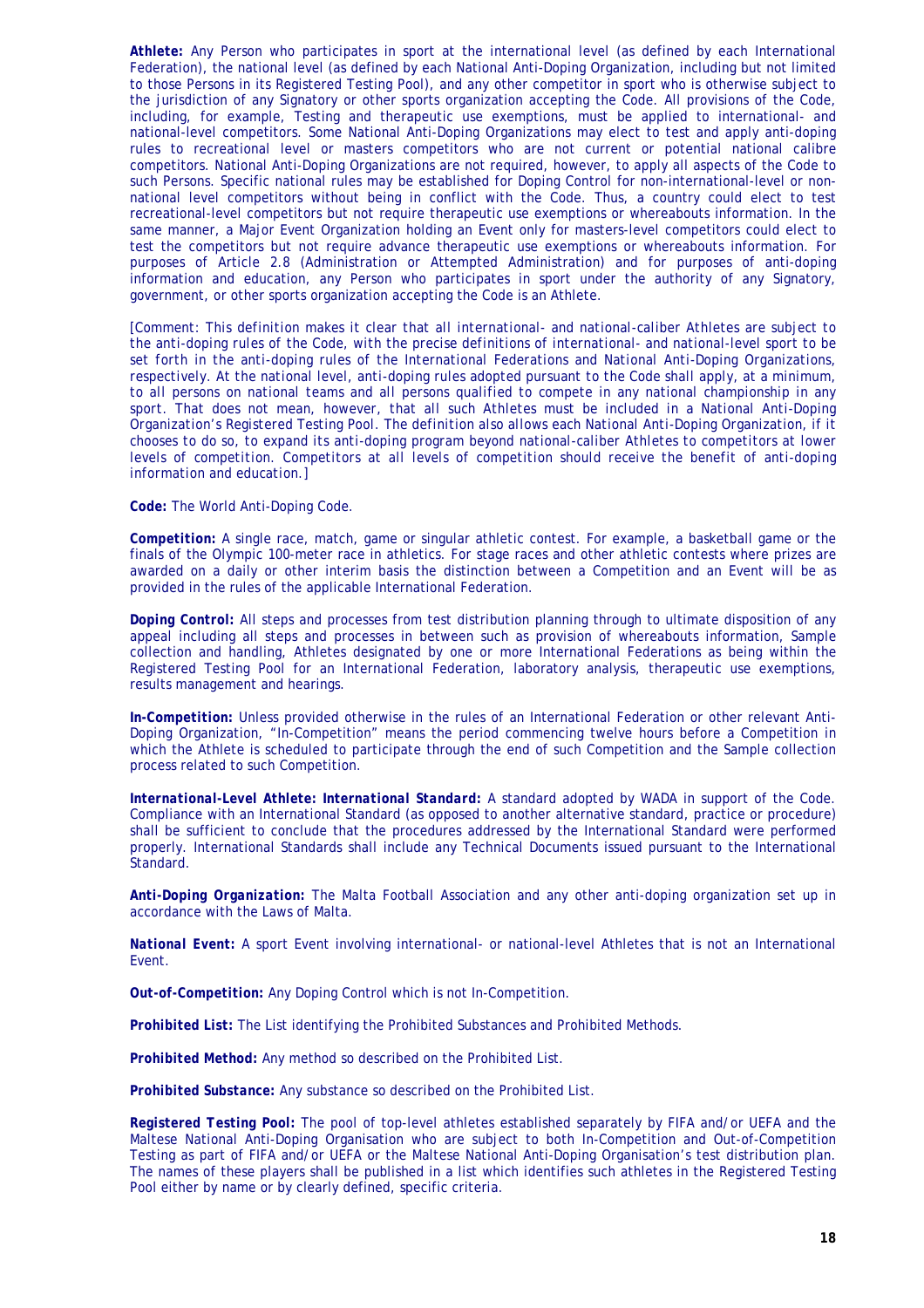*Signatories:* Those entities signing the WADA Code and agreeing to comply with the Code, including the International Olympic Committee, International Federations, International Paralympic Committee, National Olympic Committees, National Paralympic Committees, Major Event Organizations, National Anti-Doping Organizations, and WADA.

*Testing:* The parts of the Doping Control Process involving test distribution planning, sample collection, sample handling, and sample transport to the laboratory.

*Use***:** The utilization, application, ingestion, injection or consumption by any means whatsoever of any Prohibited Substance or Prohibited Method.

*WADA:* The World Anti-Doping Agency.

#### **3.2 Defined Terms from the International Standard for TUEs**

**Retroactive TUE:** Therapeutic Use Exemption approved by a Therapeutic Use Exemption Committee based on a documented medical file after a laboratory has reported an Adverse Analytical Finding (AAF).

**Therapeutic:** Of or relating to the treatment of a medical condition by remedial agents or methods; or providing or assisting in a cure.

**TUE:** Therapeutic Use Exemption approved by a Therapeutic Use Exemption Committee based on a documented medical file before the *Use* of the substance in sports.

**TUEC:** Therapeutic Use Exemption Committee is the Panel established by the Medical Committee of the Malta Football Association.

**WADA TUEC:** WADA Therapeutic Use Exemption Committee is the Panel established by WADA.

#### **PART TWO: STANDARDS FOR GRANTING THERAPEUTIC USE EXEMPTIONS**

**4.0 Criteria for Granting a Therapeutic** *Use* **Exemption** 

A Therapeutic Use Exemption (TUE) may be granted to a player permitting the use of a Prohibited Substance or Prohibited Method contained in the Prohibited List. An application for a TUE will be reviewed by a Therapeutic Use Exemption Committee (TUEC). The TUEC will be appointed by the MFA Medical Committee. An exemption will be granted only in strict accordance with the following criteria:

- **4.1** The player should submit an application for a TUE no less than twenty-one (21) days before he/she needs the approval.
- **4.2** The player would experience a significant impairment to health if the Prohibited Substance or Prohibited Method were to be withheld in the course of treating an acute or chronic medical condition.
- **4.3** The therapeutic use of the Prohibited Substance or Prohibited Method would produce no additional enhancement of performance other than that which might be anticipated by a return to a state of normal health following the treatment of a legitimate medical condition. The use of any Prohibited Substance or Prohibited Method to increase "low-normal" levels of any endogenous hormone is not considered an acceptable therapeutic intervention.
- **4.4** There is no reasonable therapeutic alternative to the Use of the otherwise Prohibited Substance or Prohibited Method.
- **4.5** The necessity for the use of the otherwise Prohibited Substance or Prohibited Method cannot be a consequence, wholly or in part, of prior non therapeutic use of any substance from the Prohibited List.
- **4.6** The TUE will be cancelled by the granting body, if:
	- a. The player does not promptly comply with any requirements or conditions imposed by the Therapeutic Use Exemption Committee (TUEC) or the Anti-Doping Organization granting the exemption.
	- b. The term for which the TUE was granted has expired.
	- c. The player is advised that the TUE has been withdrawn by Therapeutic Use Exemption Committee (TUEC) or the Anti-Doping Organization granting the exemption.

*(Each TUE will have a specified duration as decided upon by the TUEC. There may be cases when a TUE has expired or has been withdrawn and the Prohibited Substance subject to the TUE is still present in the player's body. In such cases, the MFA Medical Committee conducting the initial review of an adverse analytical finding will consider whether the finding is consistent with expiry or withdrawal of the TUE.]*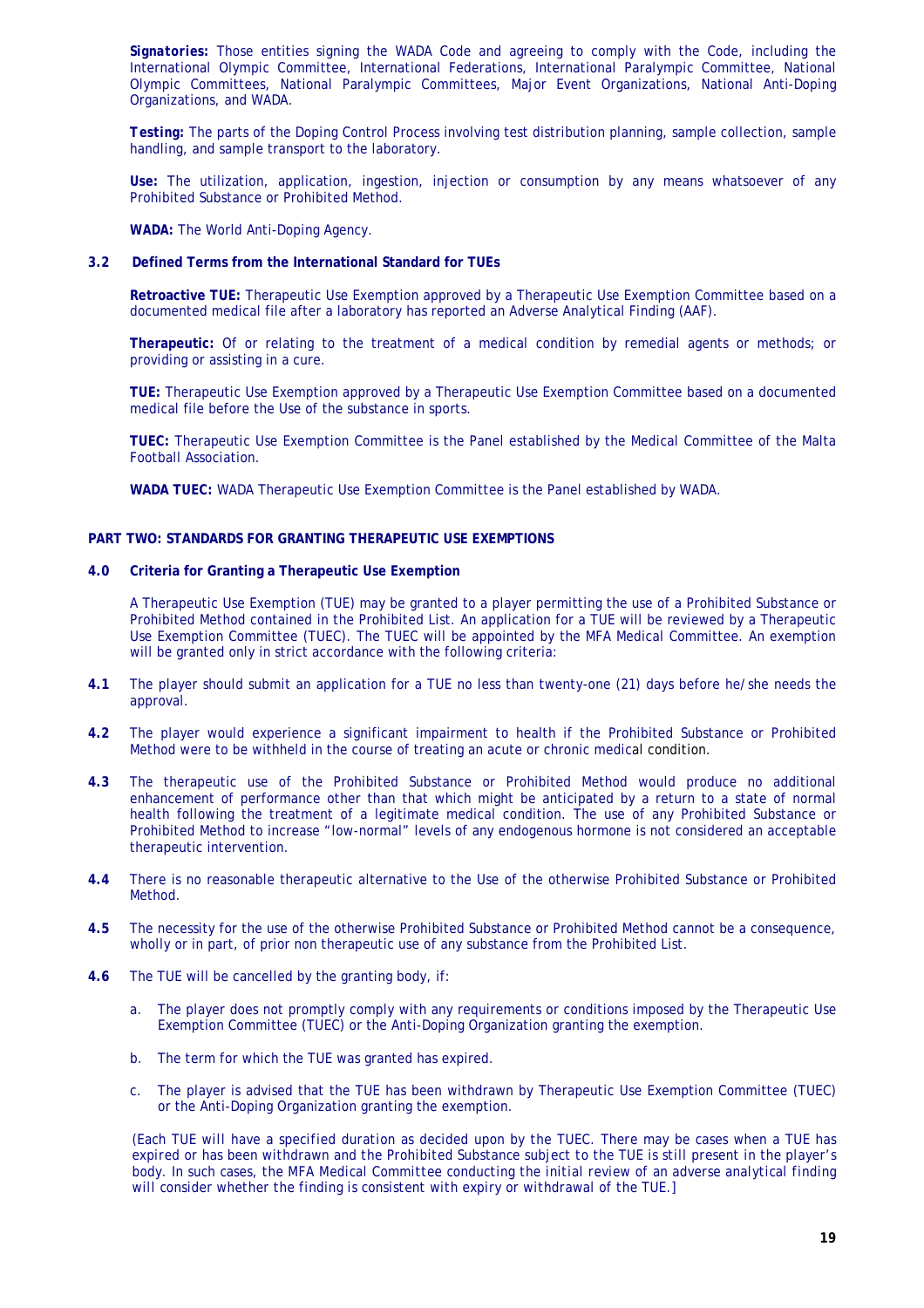- **4.7** An application for a TUE will not be considered for retroactive approval except in cases where:
	- a. Emergency treatment or treatment of an acute medical condition was necessary; or
	- b. due to exceptional circumstances, there was insufficient time or opportunity for an applicant to submit, or a TUEC to consider, an application prior to Doping Control; or
	- c. the conditions set forth under sub-article 7.11 apply.

*[Medical emergencies or acute medical situations requiring administration of an otherwise Prohibited Substance or Prohibited Method before an application for a* TUE *can be made, are uncommon. Similarly, circumstances requiring expedited consideration of an application for a* TUE *due to imminent competition are infrequent. The TUEC should have internal procedures which permit such situations to be addressed).* 

#### **5.0. Confidentiality of Information**

**5.1** The applicant must provide written consent for the transmission of all information pertaining to the application to members of the TUEC and, as required, to other independent medical or scientific experts, or to all necessary staff involved in the management, review or appeal of TUEs.

Should the assistance of external, independent experts be required, all details of the application will be circulated without identifying the player concerned. The applicant must also provide written consent for the decisions of the TUEC to be distributed to other relevant Anti-Doping Organizations under the provisions of these regulations.

- **5.2** The members of the TUECs and the administration of the Anti-Doping Organization involved will conduct all of their activities in strict confidence. All members of a TUEC and all staff involved will sign confidentiality agreements. In particular they will keep the following information confidential:
	- a. All medical information and data provided by the player and physician(s) involved in the player's care.
	- b. All details of the application including the name of the physician(s) involved in the process.

Should the player wish to revoke the right of the TUEC or the WADA TUEC to obtain any health information on his/her behalf, the player must notify his/her medical practitioner in writing of the fact. As a consequence of such a decision, the player will not receive approval for a TUE or renewal of an existing TUE.

#### **6.0 Therapeutic Use Exemption Committee (TUEC)**

TUEC shall be constituted and act in accordance with the following guidelines:

**6.1** The TUEC should include at least three (3) physicians with experience in the care and treatment of athletes and a sound knowledge of clinical, sports, and exercise medicine. In order to ensure a level of independence of decisions, the majority of the members of the TUEC should be free of conflicts of interest or political responsibility within the Malta Football Association.

All members of a TUEC will sign a conflict of interest agreement.

In applications involving players with disabilities, at least one (1) TUEC member must possess specific experience with the care and treatment of Athletes with disabilities.

- **6.2** The TUEC may seek whatever medical or scientific expertise they deem appropriate in reviewing the circumstances of any application for a TUE.
- **6.3** The WADA TUEC, upon request by a player who have been denied TUEs by the TUEC of the Malta Football Association, will review such decisions with the power to reverse it.

## **7.0 Therapeutic Use Exemption (TUE) Application Process**

- **7.1** A TUE will only be considered following the receipt of a completed application form that must include all relevant documents (see Annex 2 – TUE form). The application process must be dealt with in accordance with the principles of strict medical confidentiality.
- **7.2** A player may not apply to more than one Anti-Doping Organization for a TUE.
- **7.3** The application must list any previous and/or current requests for permission to use an otherwise Prohibited Substance or Prohibited Method, the body to whom that request was made, and the decision of that body.
- **7.4** The application must include a comprehensive medical history and the results of all examinations, laboratory investigations and imaging studies relevant to the application. The arguments related to the diagnosis and treatment, as well as duration of validity, should follow the WADA "Medical Information to Support the Decisions of TUECs". For asthma, the specific requirement(s) set out in Annex 1 must be fulfilled.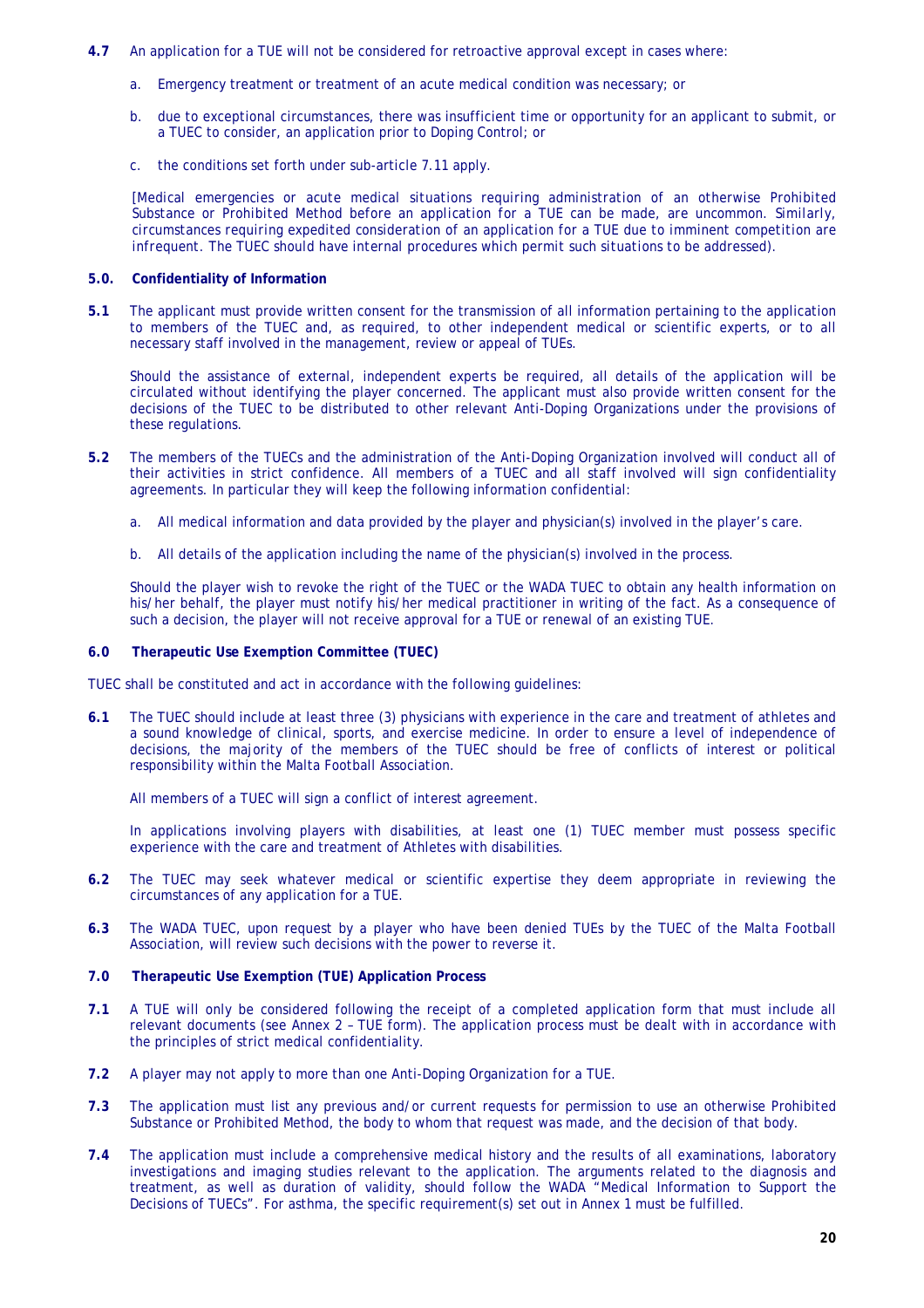- **7.5** Any additional relevant investigations, examinations or imaging studies requested by the TUEC before approval will be undertaken at the expense of the applicant.
- **7.6** The application must include a statement by an appropriately qualified physician attesting to the necessity of the otherwise Prohibited Substance or Prohibited Method in the treatment of the player and describing why an alternative, permitted medication cannot, or could not, be used in the treatment of this condition.
- **7.7** The dose, frequency, route and duration of administration of the otherwise Prohibited Substance or Prohibited Method in question must be specified. In case of change, a new application should be submitted.
- **7.8** In normal circumstances, decisions of the TUEC should be completed within thirty (30) days of receipt of all relevant documentation and will be conveyed in writing to the player by the MFA Medical Committee. Acceptance by the TUEC of a request for the granting of a TUE should be made by means of certificate (vide Schedule B of MFA Doping Charter) whilst a refusal should be made by means of a letter.

In case of a TUE application made in a reasonable time limit prior to a match the TUEC should use its best endeavors to complete the TUE process before the match. Where a TUE has been granted to a player in the Anti-Doping Organization Registered Testing Pool, the player and WADA will be provided promptly with an approval which includes information pertaining to the duration of the exemption and any conditions associated with the TUE.

- **7.9** a. Upon receiving a request by a player for review, the WADA TUEC will be able to reverse a decision on a TUE denied by the TUEC. The player shall provide to the WADA TUEC all the information for a TUE as submitted initially to the TUEC accompanied by an application fee. Until the review process has been completed, the original decision remains in effect. The process should not take longer than thirty (30) days following receipt of all the information by WADA.
	- b. WADA can, on its own initiative, undertake a review at any time.
- **7.10** If the decision regarding the granting of a TUE is reversed by WADA upon review, the reversal shall not apply retroactively and shall not disqualify the player during the period that the TUE had been granted and shall take effect no later than fourteen (14) days following notification of the decision to the player.
- **7.11** The Use of inhaled Beta-2 Agonists:
	- The use of inhaled formoterol, salbutamol, salmeterol and terbutaline reflects current clinical practice. The use of these substances should be declared on *ADAMS* where reasonably feasible as soon as the product is used and must as well be declared on the Doping Control form at the time of testing. Failure to declare will be taken into account in the result management process in particular in case of application for a Retroactive TUE.
	- Players using the substances listed above by inhalation must have a medical file justifying this use and meeting the minimum requirements outlined in Annex 1.

#### **Depending upon the category of the player, the medical file will be evaluated as follows:**

- For all players included in the FIFA and/or UEFA Registered Testing Pool a regular TUE approved before the use of the substance.
- For players participating in an international match but who are not included in a FIFA and/or UEFA Registered Testing Pool either a TUE, or a Retroactive TUE in the case of an adverse analytical finding, in accordance with the rules of FIFA and/or UEFA.
- For national-level players who are not included in a FIFA and/or UEFA Registered Testing Pool, whether or not they are part of a national Registered Testing Pool, either a TUE, or a Retroactive TUE in the case of an Adverse Analytical Finding, in accordance with the rules of the Doping Charter of the Malta Football Association.
- No Retroactive TUE will be granted if the requirements of Annex 1 are not met meaning that any adverse analytical finding reported by the laboratory in these circumstances will result in an anti-doping rule violation.
- Any player may apply for a TUE at any time if they wish.
- Any player who has applied for a TUE or a Retroactive TUE and who was denied such TUE may not use the substance without the prior granting of a TUE (no Retroactive TUE will be permitted).

#### **8.0 Declaration of Use Process**

**8.1** It is acknowledged that some substances included on the List of Prohibited Substances are used to treat medical conditions frequently encountered in the athlete population. For monitoring purposes, these substances, for which the route of administration is not prohibited, will require a simple declaration of use. These are strictly limited to:

Glucocorticosteroids used by non systemic routes, namely intra articular, periarticular, peritendinous, epidural, intradermal injections and inhaled route.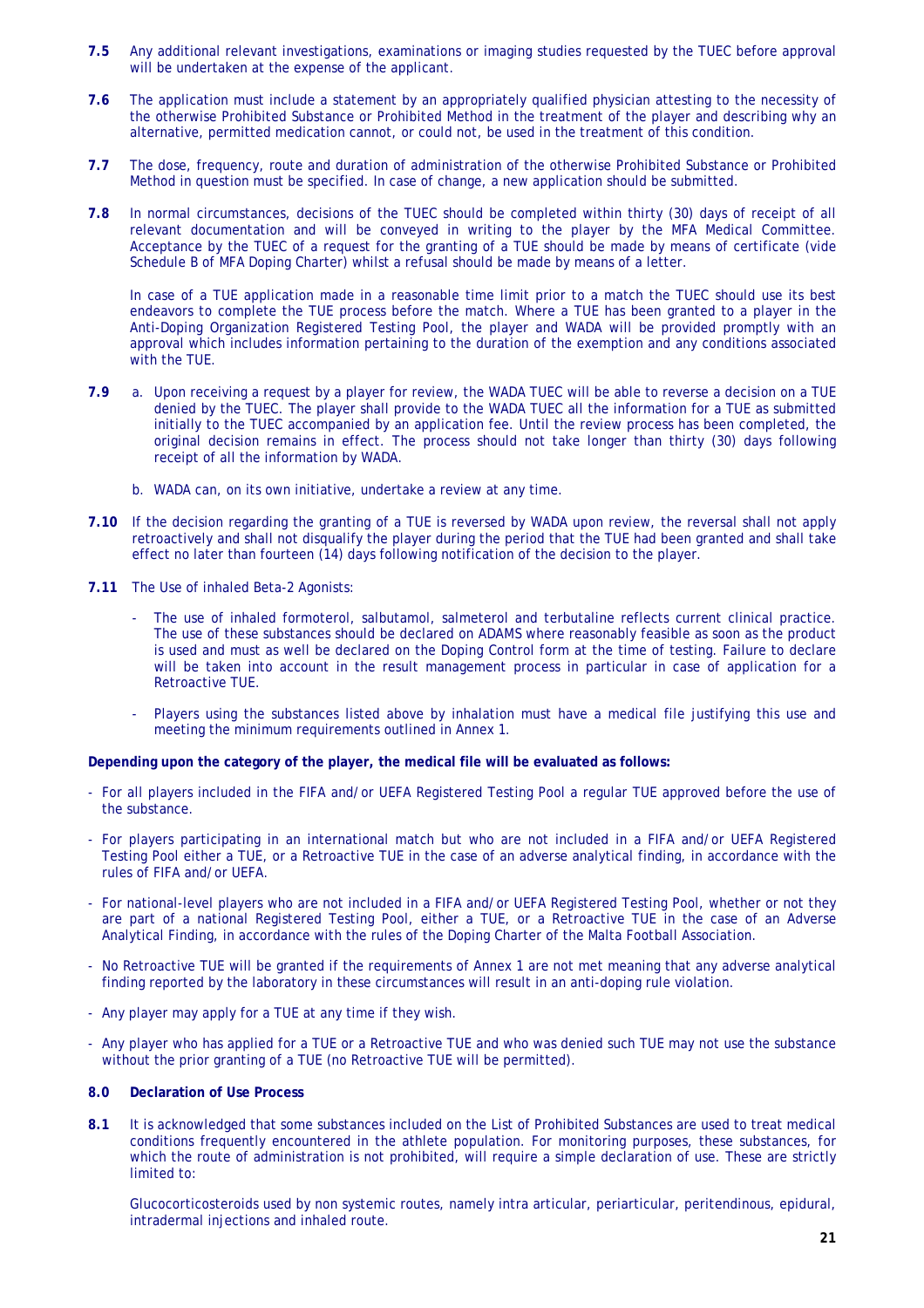**8.2** For the mentioned substances, the declaration of use should be done through *ADAMS* where reasonably feasible and in accordance with the WADA Code by the player at the same time as the use starts. This declaration should mention the diagnosis, the name of the substance, the dose undertaken, the name and the contact details of the physician.

In addition, the player must declare the use of the substance in question on the Doping Control form.

#### **9.0 Clearinghouse**

- **9.1** The Malta Football Association is required to provide WADA with all TUEs approved for players who are part of a national or international Registered Testing Pool, and all supporting documentation, in accordance with section 7.
- **9.2** The declarations of use should be available to WADA (*ADAMS*).
- **9.3** The Clearinghouse shall guarantee strict confidentiality of all the medical information.

#### **10.0 Transitional provision**

Abbreviated Therapeutic Use Exemptions (ATUEs) delivered by the Malta Football Association prior to December 31, 2008 shall remain governed by the provisions of the relevant rules of the Doping Charter of the Malta Football Association in force on the 31<sup>st</sup> December 2008.

These ATUEs shall remain valid after January 1, 2009 until the earliest of:

- (i) The date on which they are cancelled by the competent TUEC following review in accordance with TUE Standard as on the 31st December 2008 of the Doping Charter of the Malta Football Association; or
- (ii) Their expiry date as mentioned on the ATUE; or
- (iii) December 31, 2009.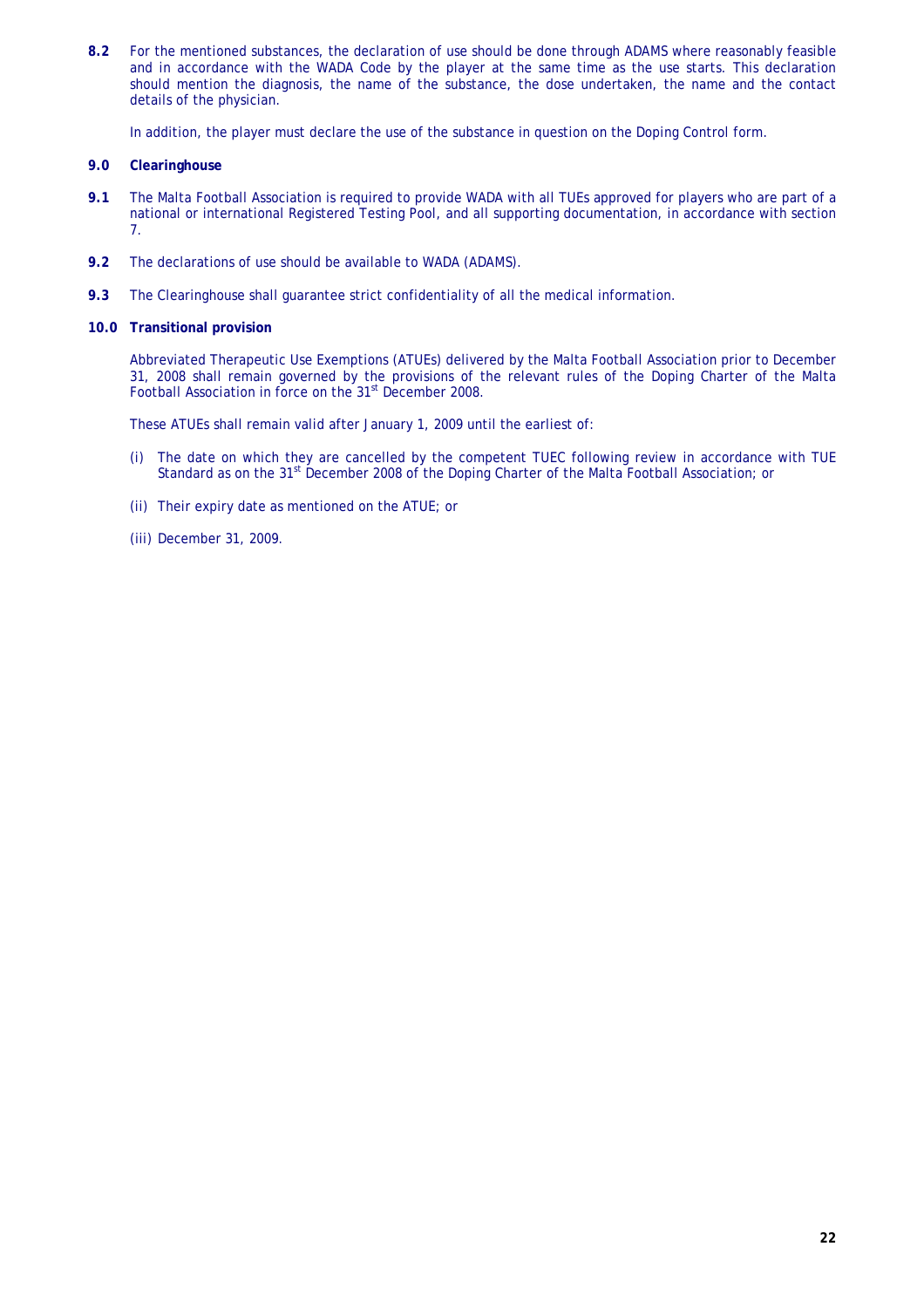**Minimal requirements for the medical file to be used for the TUE process in the case of asthma and its clinical variants** 

The file must reflect current best medical practice to include:

- 1) A complete medical history
- 2) A comprehensive report of the clinical examination with specific focus on the respiratory system<sup>-</sup>
- 3) A report of spirometry with the measure of the Forced Expiratory Volume in 1 second (FEV1)
- 4) If airway obstruction is present, the spirometry will be repeated after inhalation of a short acting Beta-2 Agonist to demonstrate the reversibility of bronchoconstriction
- 5) In the absence of reversible airway obstruction, a bronchial provocation test is required to establish the presence of airway hyperresponsiveness
- 6) Exact name, specialty, address (including telephone, e-mail, fax) of examining physician.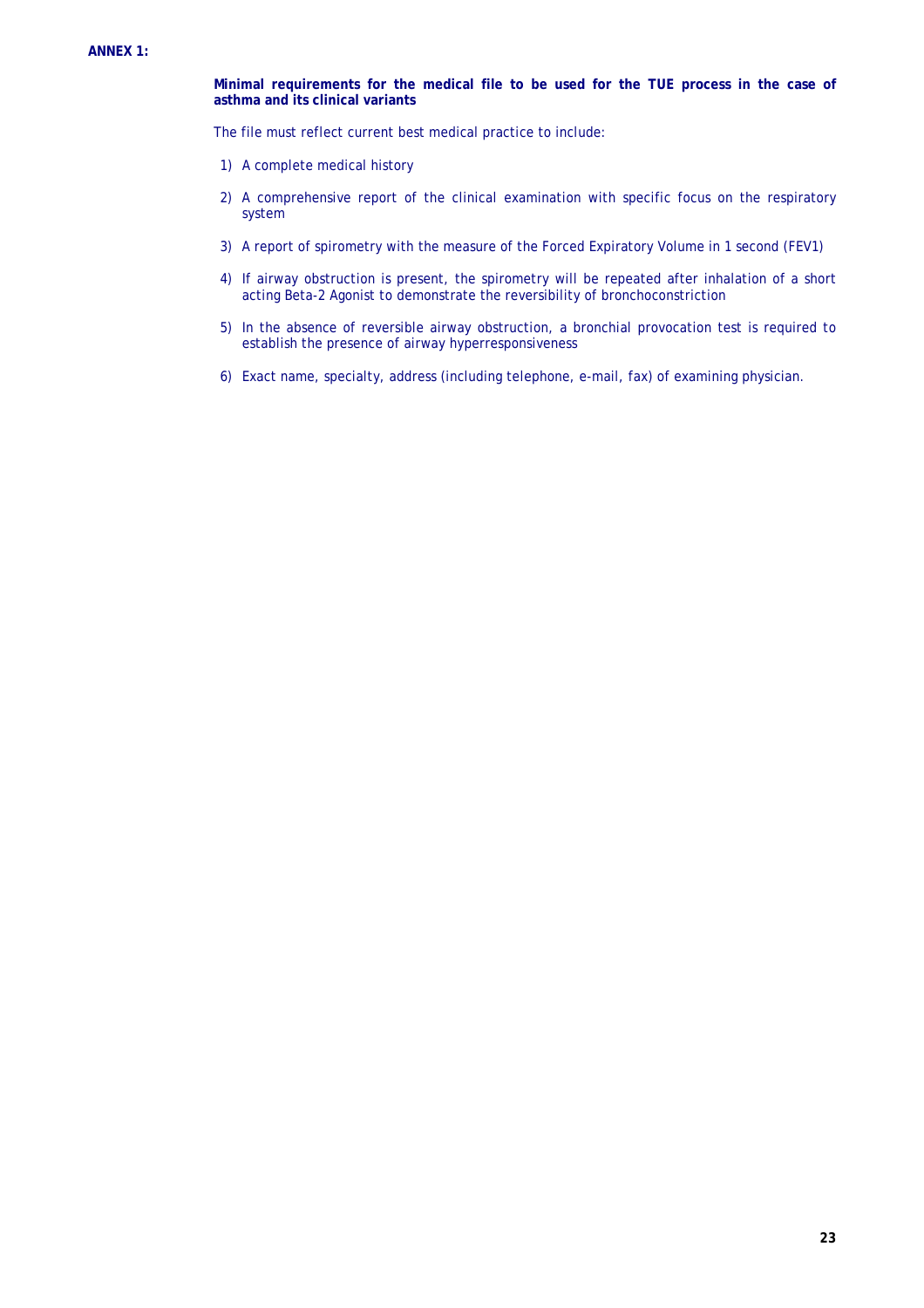

Therapeutic Use Exemption Application form

# **Therapeutic Use Exemptions (TUE)**

**Please complete all sections in capital letters or typing** 

| 1. Player Information                                       |                                                                                     |                                                                                                                     |  |
|-------------------------------------------------------------|-------------------------------------------------------------------------------------|---------------------------------------------------------------------------------------------------------------------|--|
| Surname:                                                    |                                                                                     | Given names:                                                                                                        |  |
| Female $\square$                                            | Male $\square$                                                                      | Date of Birth(d/m/y):                                                                                               |  |
| Address:                                                    |                                                                                     |                                                                                                                     |  |
| City:                                                       | Country:                                                                            | Postcode:                                                                                                           |  |
| MFA Player's I.D. Card No:                                  |                                                                                     | Player's Govt. I.D. Card/Passport No:                                                                               |  |
| Tel.: 00356                                                 | E-mail:                                                                             |                                                                                                                     |  |
|                                                             | International - National Sport Organization: FIFA/UEFA - Malta Football Association |                                                                                                                     |  |
| If player with disability, indicate disability:             |                                                                                     |                                                                                                                     |  |
| 2. Medical information                                      |                                                                                     |                                                                                                                     |  |
| Diagnosis with sufficient medical information (see note 1): |                                                                                     |                                                                                                                     |  |
|                                                             |                                                                                     |                                                                                                                     |  |
|                                                             |                                                                                     |                                                                                                                     |  |
|                                                             |                                                                                     | <u>If a normitted medication can be used to treat the medical condition, provide clinical instification for the</u> |  |

**If a permitted medication can be used to treat the medical condition, provide clinical justification for the requested use of the prohibited medication**

\_\_\_\_\_\_\_\_\_\_\_\_\_\_\_\_\_\_\_\_\_\_\_\_\_\_\_\_\_\_\_\_\_\_\_\_\_\_\_\_\_\_\_\_\_\_\_\_\_\_\_\_\_\_\_\_\_\_\_\_\_\_\_\_\_\_\_\_\_\_\_\_\_\_\_\_\_\_\_\_\_\_\_\_\_\_\_\_\_\_\_\_\_\_\_\_\_\_\_\_\_\_

\_\_\_\_\_\_\_\_\_\_\_\_\_\_\_\_\_\_\_\_\_\_\_\_\_\_\_\_\_\_\_\_\_\_\_\_\_\_\_\_\_\_\_\_\_\_\_\_\_\_\_\_\_\_\_\_\_\_\_\_\_\_\_\_\_\_\_\_\_\_\_\_\_\_\_\_\_\_\_\_\_\_\_\_\_\_\_\_\_\_\_\_\_\_\_\_\_\_\_\_\_\_

**3. Medication details** 

| Prohibited substance(s): | <b>Dose</b> | Route | Frequency |
|--------------------------|-------------|-------|-----------|
| Generic name             |             |       |           |
| . .                      |             |       |           |
| 2.                       |             |       |           |
| 3.                       |             |       |           |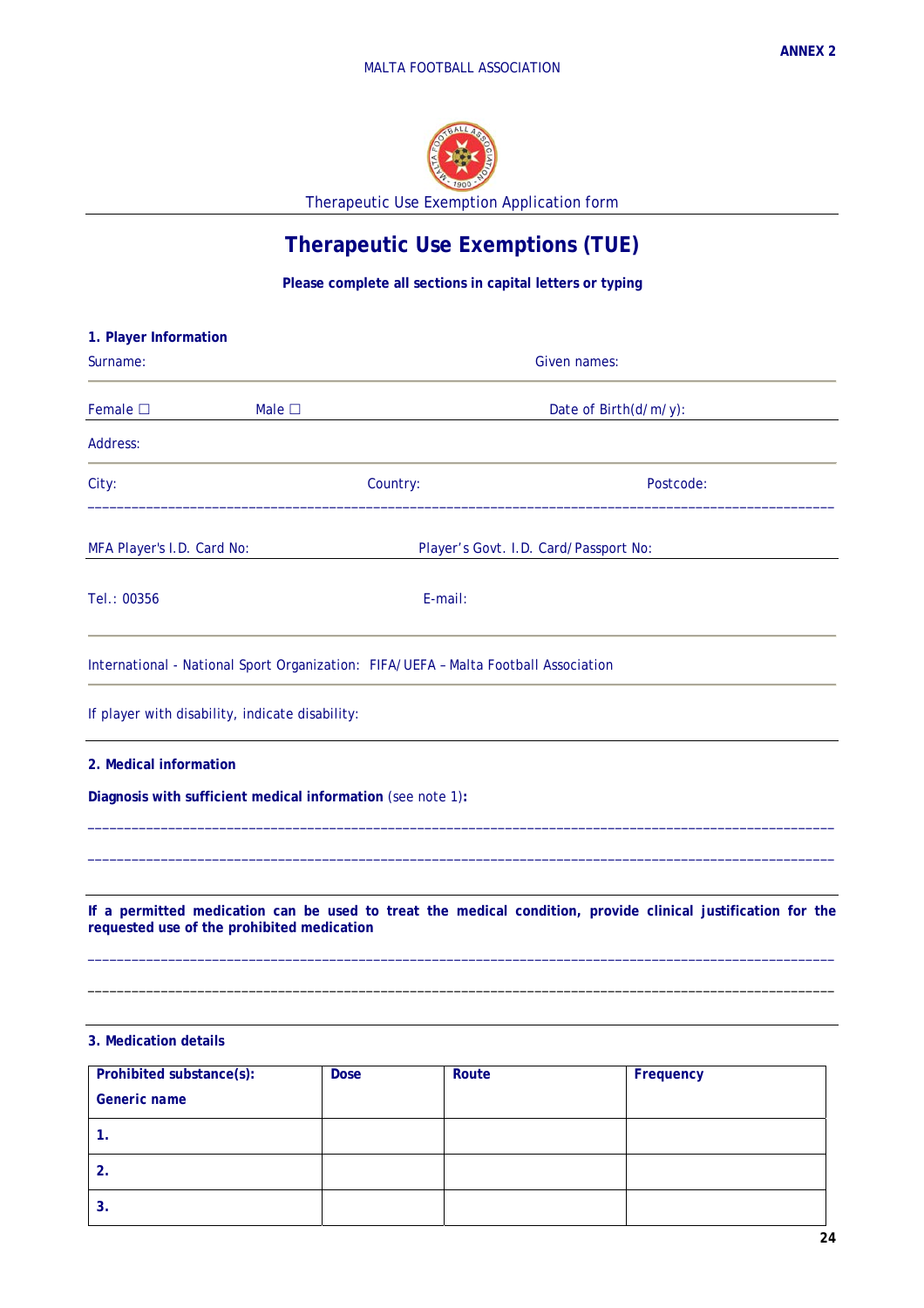| Intended duration of                                                                                                                                                                                                                                                                                                                                                                                                                                                                                                                                                                                                           | once only | emergency                                                                                             |
|--------------------------------------------------------------------------------------------------------------------------------------------------------------------------------------------------------------------------------------------------------------------------------------------------------------------------------------------------------------------------------------------------------------------------------------------------------------------------------------------------------------------------------------------------------------------------------------------------------------------------------|-----------|-------------------------------------------------------------------------------------------------------|
| treatment:                                                                                                                                                                                                                                                                                                                                                                                                                                                                                                                                                                                                                     |           |                                                                                                       |
| (Please tick appropriate box)                                                                                                                                                                                                                                                                                                                                                                                                                                                                                                                                                                                                  |           |                                                                                                       |
| Have you submitted any previous TUE application:                                                                                                                                                                                                                                                                                                                                                                                                                                                                                                                                                                               | Yes/No    | (Please delete as necessary)                                                                          |
| If Yes:                                                                                                                                                                                                                                                                                                                                                                                                                                                                                                                                                                                                                        |           |                                                                                                       |
| To whom? Note that the contract of the contract of the contract of the contract of the contract of the contract of the contract of the contract of the contract of the contract of the contract of the contract of the contrac                                                                                                                                                                                                                                                                                                                                                                                                 |           |                                                                                                       |
| Decision: Approved/Not Approved<br>(Please delete as necessary)                                                                                                                                                                                                                                                                                                                                                                                                                                                                                                                                                                |           |                                                                                                       |
| 4. Medical practitioner's declaration                                                                                                                                                                                                                                                                                                                                                                                                                                                                                                                                                                                          |           |                                                                                                       |
| medication not on the prohibited list would be unsatisfactory for this condition.                                                                                                                                                                                                                                                                                                                                                                                                                                                                                                                                              |           | I certify that the above-mentioned treatment is medically appropriate and that the use of alternative |
| Name: when the contract of the contract of the contract of the contract of the contract of the contract of the contract of the contract of the contract of the contract of the contract of the contract of the contract of the                                                                                                                                                                                                                                                                                                                                                                                                 |           |                                                                                                       |
|                                                                                                                                                                                                                                                                                                                                                                                                                                                                                                                                                                                                                                |           |                                                                                                       |
|                                                                                                                                                                                                                                                                                                                                                                                                                                                                                                                                                                                                                                |           |                                                                                                       |
|                                                                                                                                                                                                                                                                                                                                                                                                                                                                                                                                                                                                                                |           |                                                                                                       |
|                                                                                                                                                                                                                                                                                                                                                                                                                                                                                                                                                                                                                                |           |                                                                                                       |
| 5. Player's declaration                                                                                                                                                                                                                                                                                                                                                                                                                                                                                                                                                                                                        |           |                                                                                                       |
| certify that the information under 1-3 above<br>is accurate and that I am requesting approval to use a Substance or Method from the WADA Prohibited List. I<br>authorize the release of personal medical information to the Malta Football Association (MFA) as well as to WADA<br>staff, to the WADA TUEC (Therapeutic Use Exemption Committee) and to other organizations as mentioned in the<br>MFA Doping Charter. I understand that if I ever wish to revoke the right of these organizations to obtain my health<br>information on my behalf, I must notify my medical practitioner and the MFA in writing of that fact. |           |                                                                                                       |
|                                                                                                                                                                                                                                                                                                                                                                                                                                                                                                                                                                                                                                |           |                                                                                                       |
|                                                                                                                                                                                                                                                                                                                                                                                                                                                                                                                                                                                                                                |           |                                                                                                       |
| (if the player is a minor or has a disability preventing him/her to sign this form, a parent or guardian shall sign<br>together with or on behalf of the player)                                                                                                                                                                                                                                                                                                                                                                                                                                                               |           |                                                                                                       |

#### **6. Note:**

## **Note 1 Diagnosis**

*Evidence confirming the diagnosis must be attached and forwarded with this application. The medical evidence should include a comprehensive medical history and the results of all relevant examinations, laboratory investigations and imaging studies. Copies of the original reports or letters should be included when possible. Evidence should be as objective as possible in the clinical circumstances and in the case of non-demonstrable conditions independent supporting medical opinion will assist this application.* 

*Incomplete Applications will be returned and will need to be resubmitted.*  **Please submit the completed form to the Malta Football Association and keep a copy for your records.**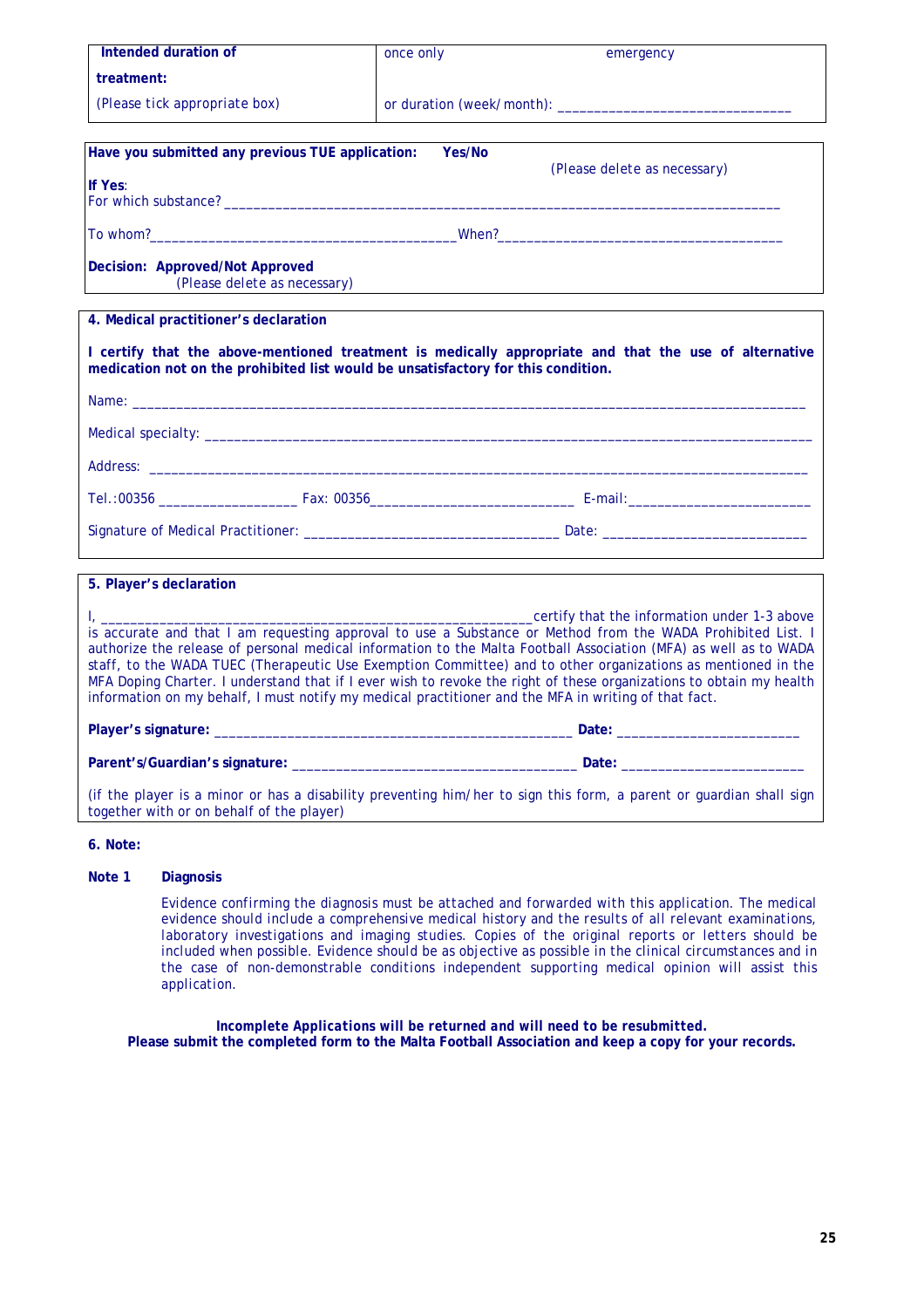## **MFA DOPING CHARTER**

## SCHEDULE B

## **CERTIFICATE OF APPROVAL OF THERAPEUTIC USE EXEMPTION (TUE)**

Approval N°: \_\_\_\_\_\_\_\_\_\_\_\_\_\_\_\_\_\_\_\_\_

**The under-mentioned player has been granted approval to use the prohibited substance(s) or the prohibited method listed below under the conditions stipulated in this document** 

| <b>Player details</b>                                                                                                                                                            |
|----------------------------------------------------------------------------------------------------------------------------------------------------------------------------------|
| Surname:                                                                                                                                                                         |
| Given names:                                                                                                                                                                     |
| Nationality:                                                                                                                                                                     |
| Date of birth (day/month/year)                                                                                                                                                   |
| MFA Player's I.D. Card No:<br>Player's Govt. I.D. Card/Passport No:                                                                                                              |
| Prohibited substance(s) or Method:                                                                                                                                               |
| Dose and method of administration:                                                                                                                                               |
| <b>Duration of approval</b>                                                                                                                                                      |
| From:<br>Until:                                                                                                                                                                  |
| Any specific conditions attached to this approval:                                                                                                                               |
| To the ATTENTION of the PLAYER<br>The dose, method and frequency of administration as prescribed by your physician must be meticulously<br>followed!!                            |
| <b>Authorisation by MFA</b>                                                                                                                                                      |
| Name:                                                                                                                                                                            |
| Signature:<br>Date:<br>Phone number:                                                                                                                                             |
| To the ATTENTION of the PLAYER<br>Please carry a copy of this form with you at all times.<br>This form should be presented to the Doping Control Officer at the time of testing. |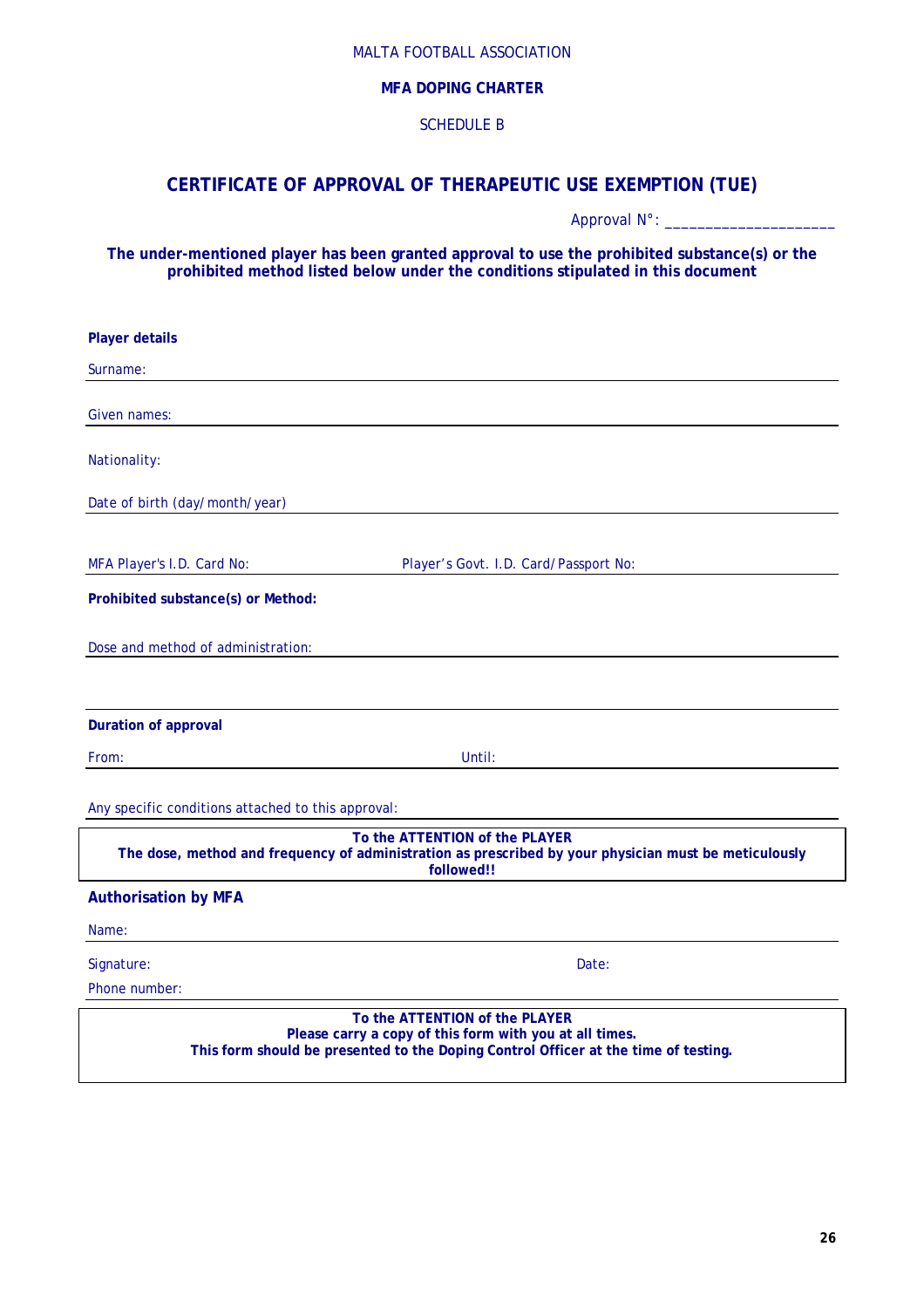## **MFA DOPING CHARTER**

## **SCHEDULE C**

## **MEDICAL FORM**

| Competition: | Date: | Scheduled Kick-Off Time: |
|--------------|-------|--------------------------|
| Team:        |       |                          |
|              |       |                          |

The undersigned Team Doctor/Club Official (delete as necessary):

(Name & Surname in Block Letters)

certifies that during the past seven days preceding the day of the match, the Club Doctor:

DR.

(Name & Surname in Block Letters)

**had** prescribed the following medicaments to the participating players, as mentioned below:

| Player No. | <b>Name</b> | Surname | Medicament:<br>Exact<br>description includi<br>manufacturer's name<br>including |
|------------|-------------|---------|---------------------------------------------------------------------------------|
|            |             |         |                                                                                 |
|            |             |         |                                                                                 |
|            |             |         |                                                                                 |
|            |             |         |                                                                                 |
|            |             |         |                                                                                 |
|            |             |         |                                                                                 |
|            |             |         |                                                                                 |
|            |             |         |                                                                                 |
|            |             |         |                                                                                 |

Date: Signature: Signature: Signature: Signature: Signature: Signature: Signature: Signature: Signature: Signature: Signature: Signature: Signature: Signature: Signature: Signature: Signature: Signature: Signature: Signatu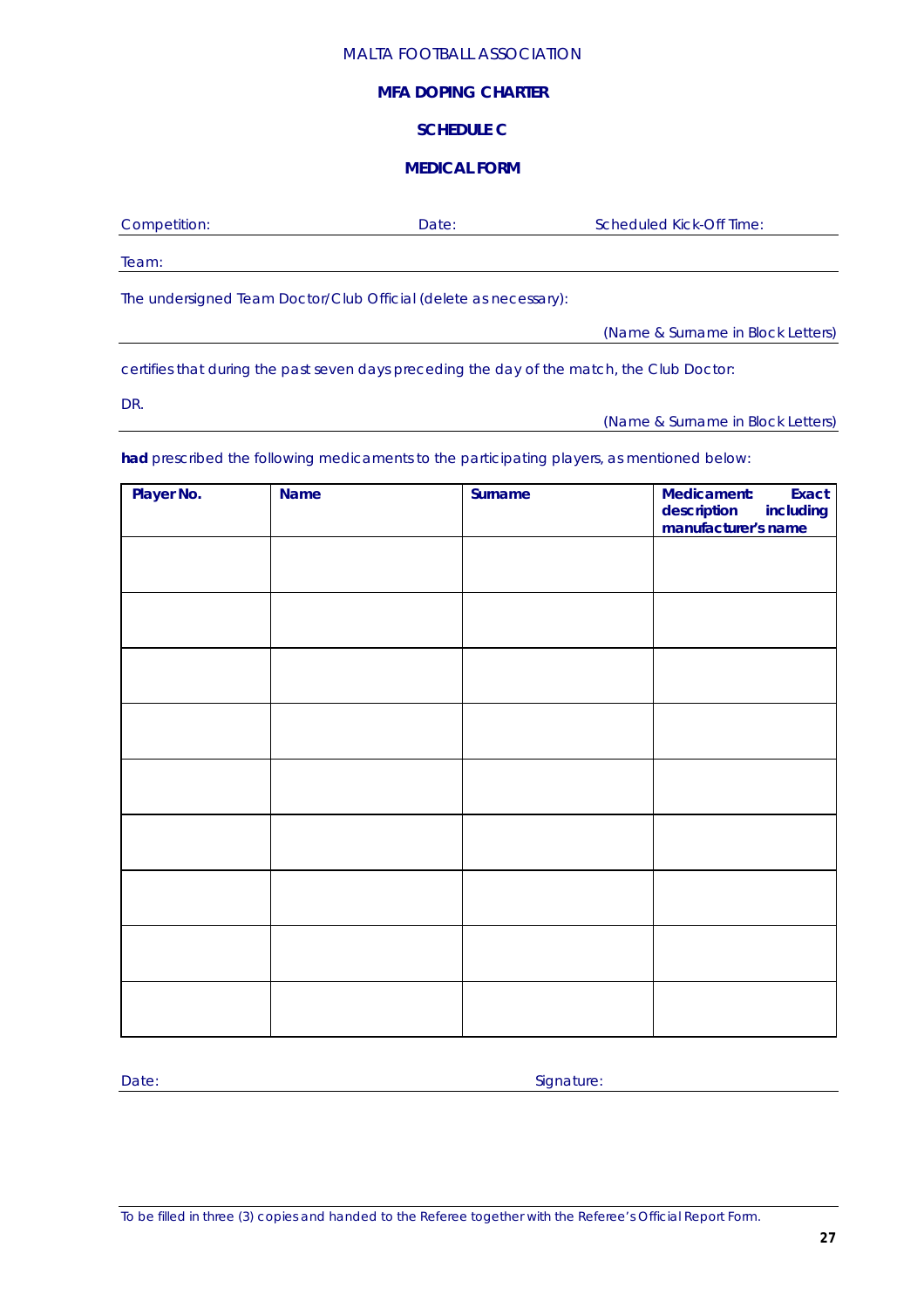## **MFA DOPING CHARTER**

## **SCHEDULE D**

## **NOTIFICATION TO A CLUB THAT A MATCH HAS BEEN SELECTED FOR DOPING TESTS**

The undersigned, in my capacity as Doping Official of the Malta Football Association is hereby informing you and your Club that the match in which your Club is participating today/the training session which your Club is holding today has been chosen for doping tests to be conducted in accordance with the provisions of the Doping Charter of the Malta Football Association.

Thus you or another official of your Club is invited to attend the draw of lots so that two players from your team are selected to undergo the test.

| Date:                             | Time:                                                                                            |
|-----------------------------------|--------------------------------------------------------------------------------------------------|
|                                   |                                                                                                  |
|                                   |                                                                                                  |
| Signature of the Doping Official: |                                                                                                  |
|                                   |                                                                                                  |
| taking part.                      | Regarding Doping Tests which are being held today after the end of the match in which my Club is |
| Name:                             | Capacity:                                                                                        |
|                                   |                                                                                                  |
| Date:                             | Time:                                                                                            |
|                                   |                                                                                                  |
| Signature:                        | (Name & Surname in Block Letters)                                                                |

To be filled by the Doping Official in three (3) copies.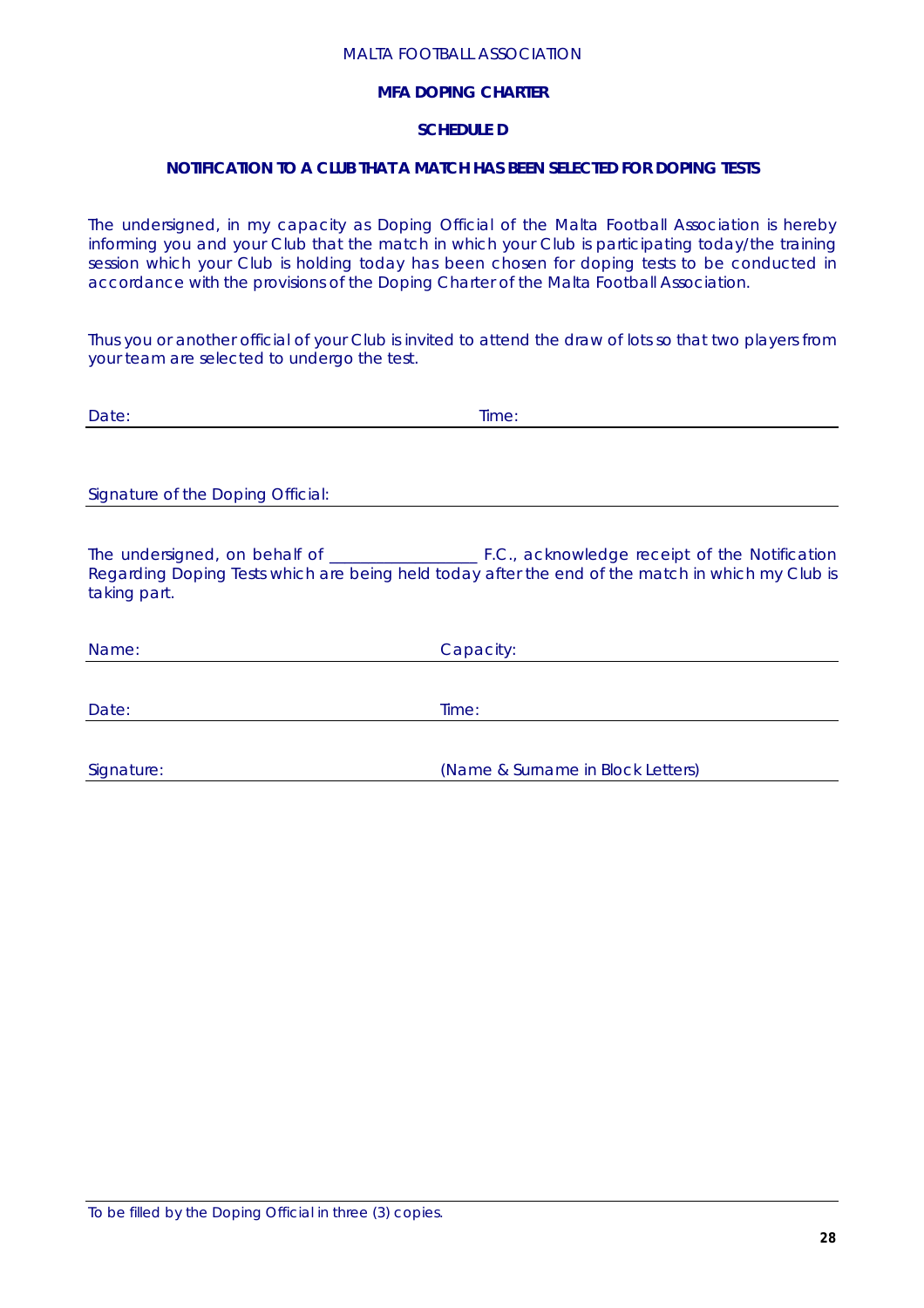## **MFA DOPING CHARTER**

## **SCHEDULE E**

## **NOTIFICATION TO A CLUB THAT ITS PLAYERS HAVE BEEN SELECTED TO UNDERGO A DOPING TEST**

To: FC

The undersigned, in my capacity as Doping Official of the Malta Football Association, is informing you that the undermentioned players from your Club have been selected to undergo a Doping Test. Immediately after the end of the match, these players are to report directly to the designated area. However, if any of these players leaves definitely the field of play before the end of the match, such player shall report to the designated area immediately after he leaves the field of play.

You are reminded that if a player fails to report for this test he shall be deemed to have failed the test.

## **Players to undergo the test:**

| Player N°                                                                                                                                      | <b>Name</b> |
|------------------------------------------------------------------------------------------------------------------------------------------------|-------------|
|                                                                                                                                                |             |
| Player N°                                                                                                                                      | Name        |
|                                                                                                                                                |             |
| Substitute player:                                                                                                                             |             |
| Player N°                                                                                                                                      | <b>Name</b> |
| Date:                                                                                                                                          | Time:       |
| Signature of Doping official:                                                                                                                  |             |
| declare that my Club has been informed by the Doping Official that the above-mentioned players<br>have been selected to undergo a doping test. |             |
| Date:                                                                                                                                          | Time:       |
| Name:                                                                                                                                          | Capacity:   |
| Signature:                                                                                                                                     |             |